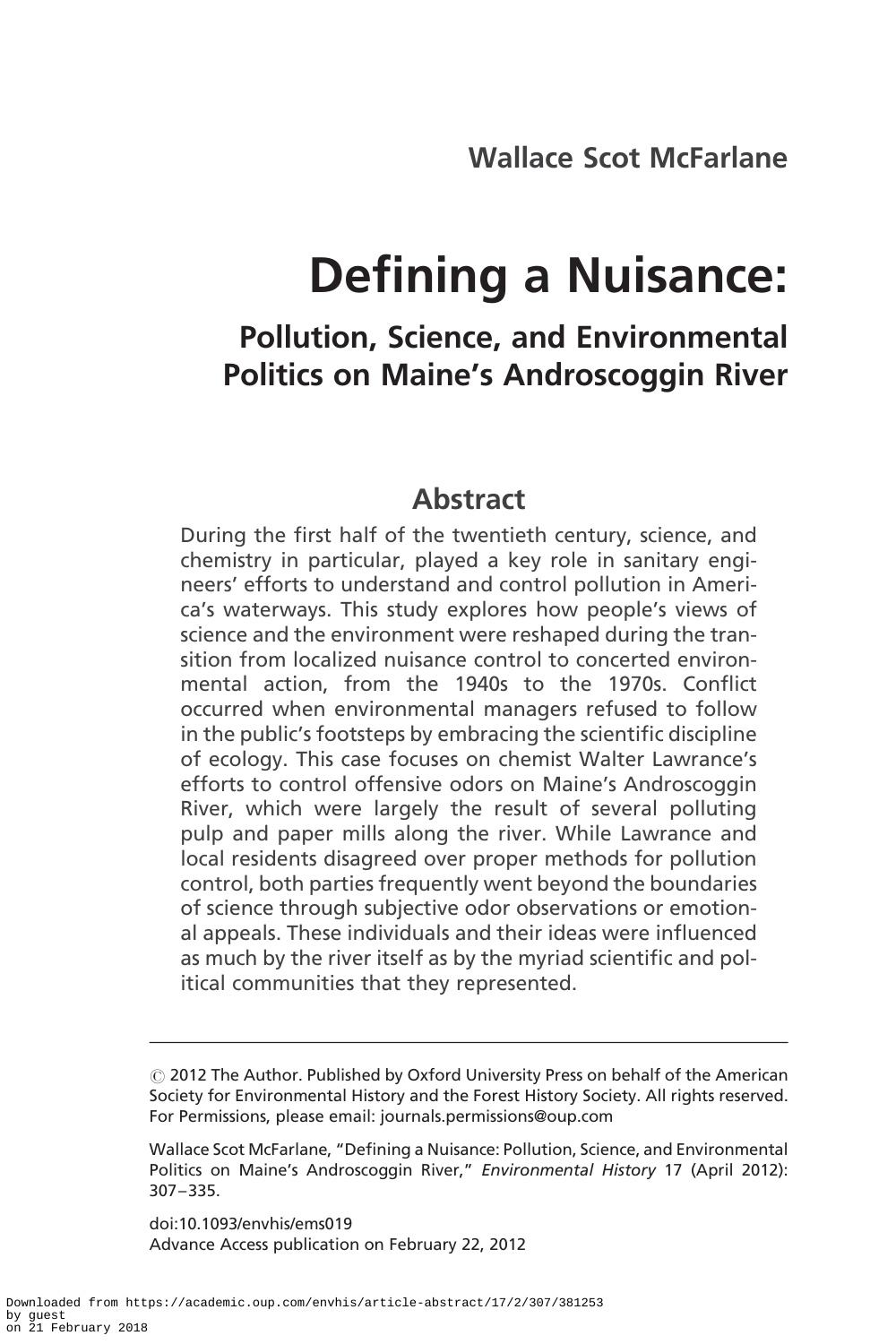#### Introduction

In 1941, along Maine's fetid Androscoggin River, houses freshly painted white turned to black as hydrogen sulfide rising from the water reacted with the paint, a direct result of pollution from upstream pulp and paper mills. Inside Leo Good's drugstore, the river odor was so strong that "people would order ice-cream and go away without eating it."<sup>1</sup>

These conditions prompted Maine residents along the Androscoggin River to demand that something be done. In 1942 an engineering report submitted to Frank Cowan, the attorney general of Maine, noted that "few streams in the United States of comparable size show evidences of such extreme pollution," most of which came from three major pulp and paper mills.<sup>2</sup> Cowan took action. The mills agreed to reduce their production levels during the low-flow summer months, to impound pollution in lagoons, and to assess conditions by sampling the river frequently. The smell appeared to diminish. Yet five years later, the Bates Student, the Bates College newspaper, reported that the Androscoggin River "went hog wild again in what seemed like an effort to gas everybody."<sup>3</sup> In 1947, by order of the Maine Supreme Court, Walter A. Lawrance, a Bates chemistry professor, was appointed rivermaster of the Androscoggin River, becoming the sole person in charge of managing the river.

Lawrance's detailed annual reports on the Androscoggin, starting with his work as a consultant in 1943 to his retirement in 1978, make it possible to trace changes not only in the river but also in the public's and Lawrance's own evolving ideas about pollution. His reports include detailed observations on the public response, odor, measurements of water quality, and newspaper clippings related to the Androscoggin and pollution throughout the nation. The broad scope of Lawrance's work affords an occasion to reexamine the shifting forces of science and politics in the mid-twentieth century. Terence Kehoe argues that sanitary engineers "shunned what they called 'the emotional approach' to pollution control and instead tried to chart a pragmatic course that would maintain consensus and make efficient use of economic resources."<sup>4</sup> Like these engineers, Lawrance often used science to ignore the pressing moral and political questions surrounding him. However, unlike other engineers across the country who worked together on state water pollution control boards, Lawrance was the sole person responsible for managing the Androscoggin River. Left alone to navigate the transition between nuisance control and concerted environmental regulation, Lawrance's case shows how his failure to keep up with the growing environmental consciousness from the 1940s to the 1970s ultimately contributed to the very nuisance that he was appointed to remedy. Even as Lawrance found himself stepping outside the boundaries of science, his narrow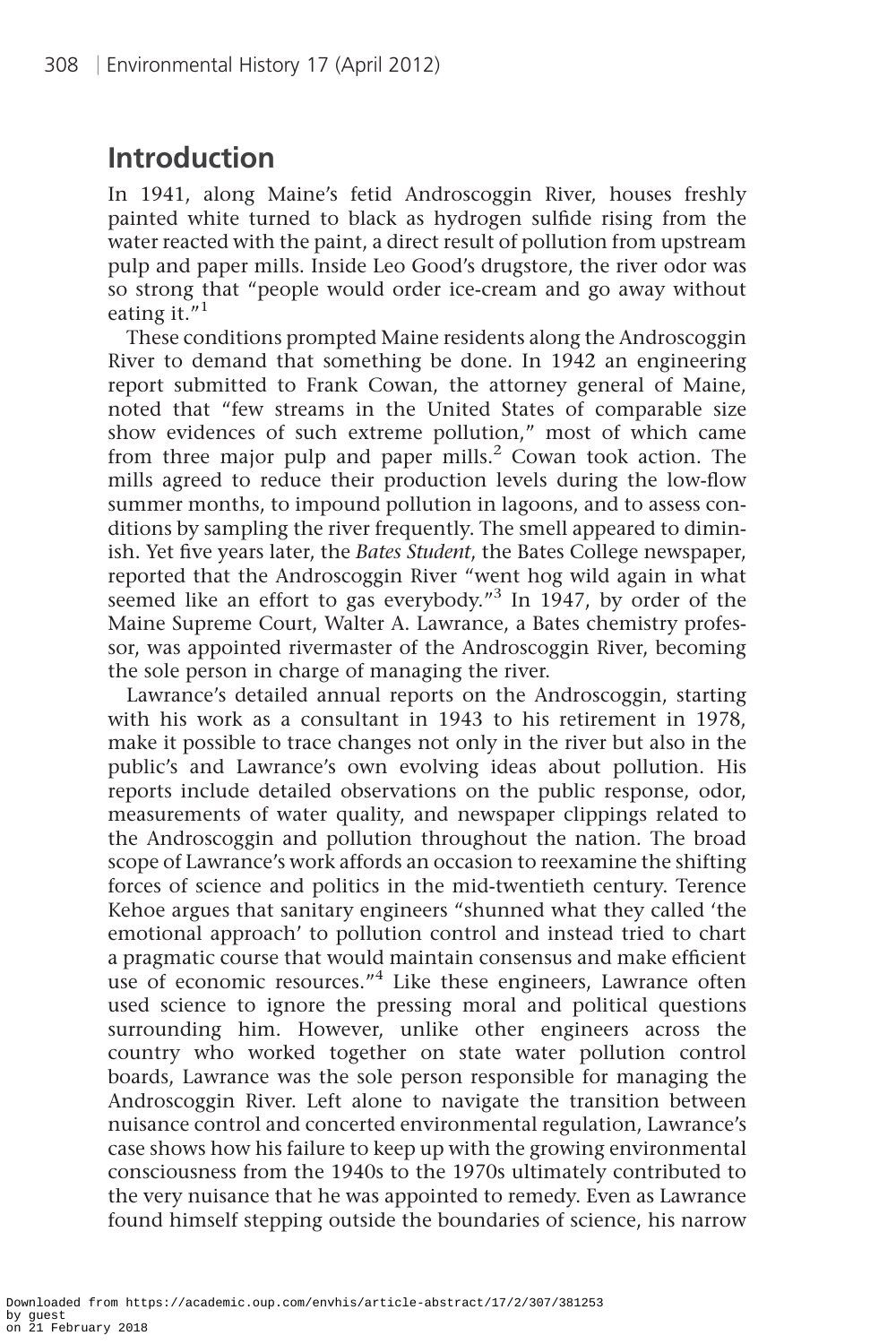focus on odor control reveals a broader conflict that occurred when many scientists and sanitary engineers refused to consider the public's embrace of ecology.

Before the Clean Water Act of 1972, American citizens concerned about water pollution had legal recourse through what were known as "nuisance cases." When individuals or communities were affected by a nuisance such as a neighboring noxious gas plant, they could sue the plant's owners to have the nuisance abated. As industrialization intensified throughout the nineteenth century and early twentieth century, the rate at which nuisance cases were brought to the courts increased. But courts were not always sympathetic toward plaintiffs, concerned that successful cases might slow economic growth. Moreover, as historian Martin Melosi argues, the piecemeal approach of nuisance law offered little regulatory protection against systematic degradation of the natural environment.<sup>5</sup>

By 1951 all but three states in America had created administrative agencies to control water pollution. While these agencies were given much discretion in cleaning their state's waters, most of their efforts focused on studying which polluted streams were worth protecting against the competing claims of industry and individuals impacted by the pollution. Thus citizens continued to rely on court action, often using the precedent of nuisance law to argue for enforcing pollution control.<sup>6</sup>

In 1941 the Maine legislature created its own administrative agency, the Sanitary Water Board, to study pollution in response to the public's demands for action. However, the Sanitary Water Board was given limited funding and no power to enforce pollution control. It was not until the Maine Supreme Court, using the precedent of nuisance law, appointed Lawrance as rivermaster in 1947 that an agency or state official had the power to control pollution. The court gave Lawrance specific powers to control pollution coming from the Androscoggin River's pulp and paper mills, but he also had a much broader mandate to stop the river from stinking. As Lawrance evolved to meet the demands of this complex problem, he discovered that public attitudes about pollution, along with the river itself, were also changing, making it impossible for him to find an objective measure of a clean river.

#### Reaction to an Odor Crisis

During the nineteenth and early twentieth century, industry dominated all three of Maine's major rivers: the Androscoggin, Kennebec, and Penobscot. Of Maine's primary waterways, the Androscoggin was the best suited for industry because it had a steeper gradient than the state's other major waterways, dropping an average of 8 feet per mile. By 1927 there were twenty-one dams along the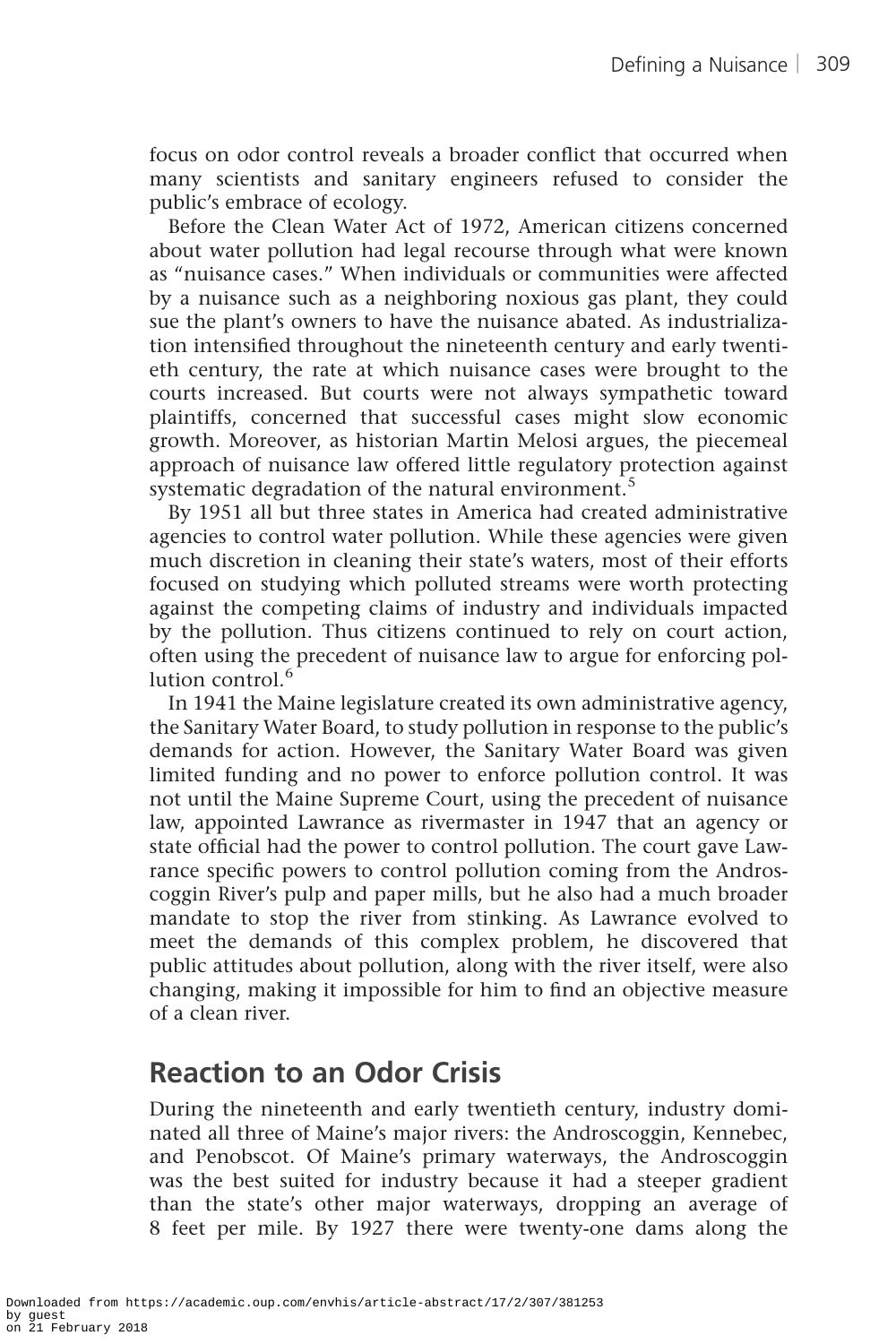164 miles of the Androscoggin River, distributed from the New Hampshire headwaters to the Merrymeeting Bay in midcoast Maine.

As the number of dams multiplied, they reduced the Androscoggin's ability to process an increasing amount of organic matter and lowered dissolved oxygen levels. When water in the Androscoggin passed over its many falls, it absorbed atmospheric oxygen and raised dissolved



Figure 1: Map of the Androscoggin Watershed, 1975. Credit: Page Helm Jones, Evolution of a Valley: The Androscoggin Story (Phoenix Publishing,1975).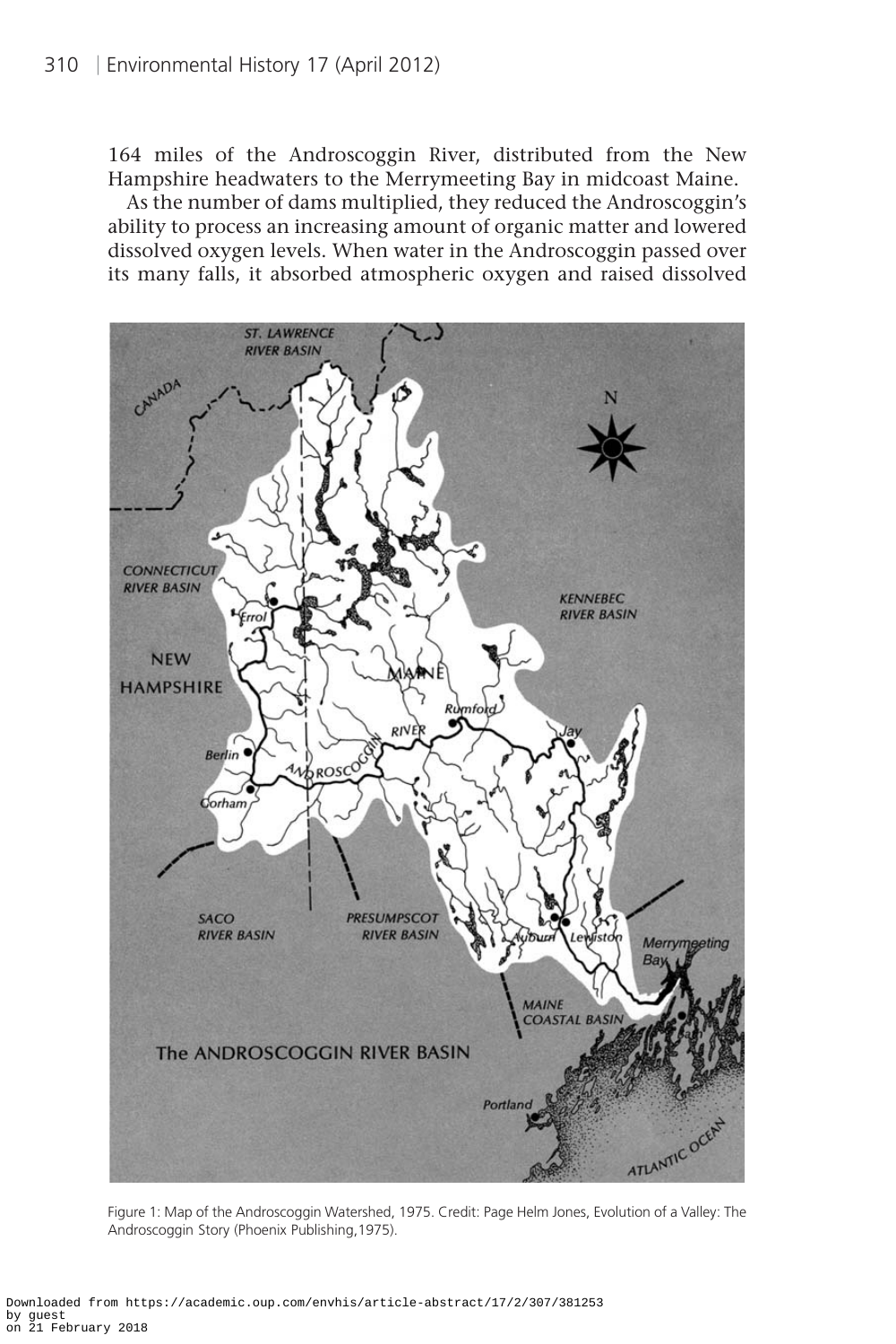oxygen levels. However, with each new dam the self-aerating capabilities of the river decreased.<sup>7</sup> The large amounts of organic matter in the waste that pulp and paper mills dumped into the river created a biochemical oxygen demand, lowering dissolved oxygen levels as the oxygen-consuming bacteria digested organic matter. These dams allowed industry to grow, creating jobs and cities. Attracting thousands of French Canadian immigrants, the new industries changed the social makeup of the Androscoggin's largest urban center, the twin towns of Lewiston and Auburn, and brought new problems of filth and crowding.<sup>8</sup>

At the turn of the nineteenth century, as conditions worsened, Lewiston no longer obtained its drinking water from the Androscoggin. Rather than clean the river, town officials chose the less costly solution of sourcing its water from nearby Lake Auburn. This decision was consistent with the driving principles of the Progressive era conservation movement, which sought to preserve natural resources and to use those resources more effectively and efficiently. Thus pollution control during this time focused on water filtration techniques that dramatically reduced the incidence of waterborne diseases and were much more cost effective than sewage treatment plants. Yet these techniques did little to address the source of the problem: pollution from pulp mills.<sup>9</sup>



Figure 2: Large volumes of foam and scum in the Androscoggin River (seen here in this ca. 1930s photograph at the twin cities of Lewiston and Auburn, Maine) made it impossible to ignore the increasing level of river pollution. Credit: Androscoggin Historical Society, Auburn, Maine.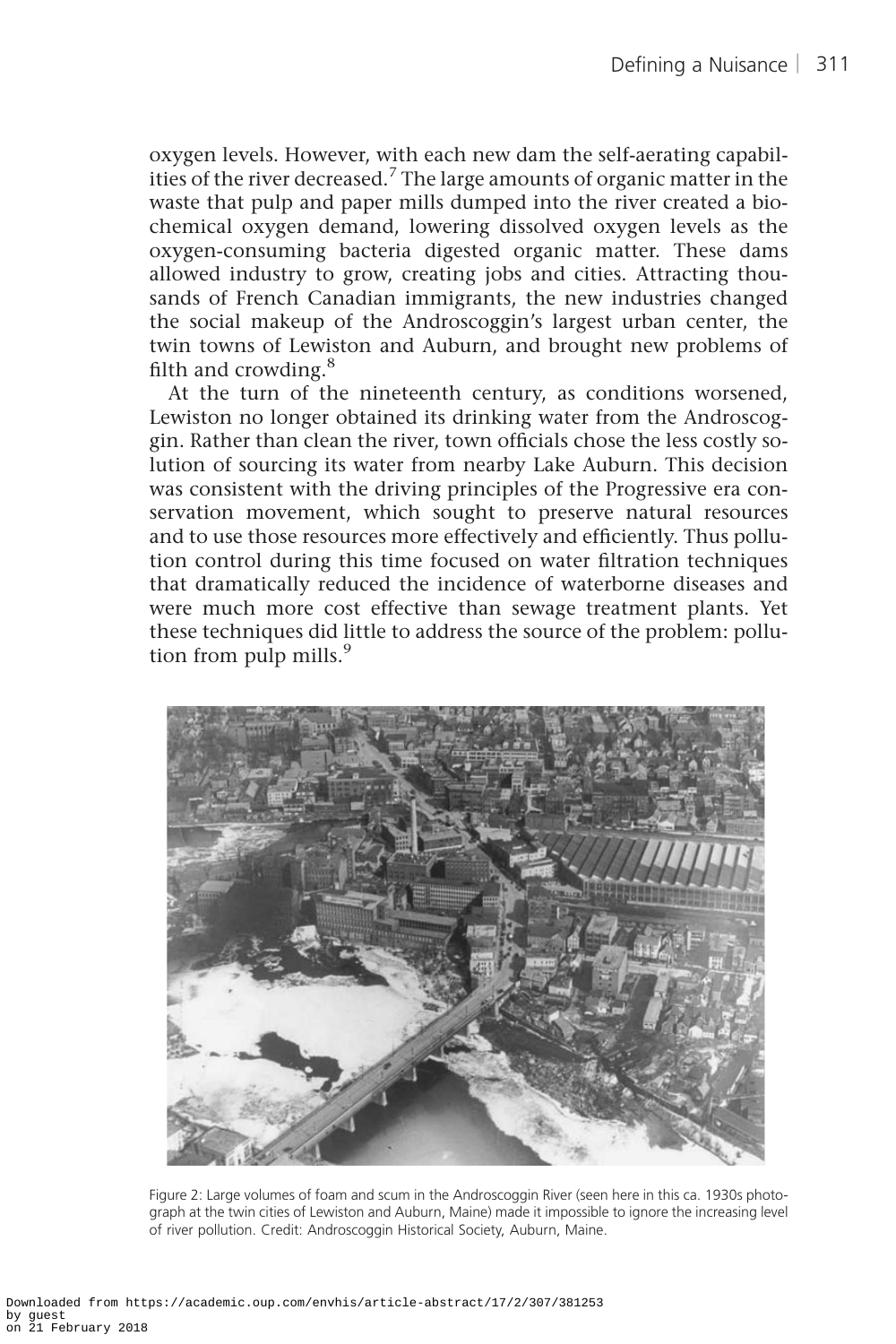By the spring of 1907, 20-foot drifts of yellow-brown foam coming from the canals in Lewiston served as a grim reminder of the mounting consequences of industrial pollution. By eliminating access to spawning habitat, dams had already made the river's once famous salmon runs, which had formerly extended as far north as Rumford, Maine, a distant memory. But it was pollution from the pulp and paper mills that made the Androscoggin truly inhospitable to salmon and other fish.

Papermaking involves two separate steps: first the pulp is created out of wood or rags, and then the actual paper is created. Pulping generated the greatest pollution in New England rivers, and wood pulp, which first came into use in Maine along the Androscoggin in 1868, was the most polluting. Not only did the manufacturing of wood pulp contribute to pollution entering the Androscoggin, the logging necessary to provide the wood for pulp mills also contributed to deforestation and sediment entering the river.

In 1888 the introduction of a new sulfite pulping process in Maine's mills dramatically amplified pollution. First put into commercial use in the 1880s, sulfite was particularly effective at breaking down the tough fibers from spruce, which were abundant in Maine. Sulphurous acid and lime were boiled with the wood chips until the wood was broken down, and then the waste with its high levels of dissolved organic matter was discharged into the river. Beginning in 1888, three major sulfite pulping mills were built along the Androscoggin; by 1930 these companies would be known as the International Paper Company in Jay, Maine; the Oxford Paper Company in Rumford, Maine; and the Brown Company in Berlin, New Hampshire. Androscoggin pulp and paper mills grew steadily until 1941; by this time they produced 5,800 tons of sulfite pulp every week.<sup>10</sup>

The sulfite pulp process had particularly pronounced effects on oxygen. Anaerobic bacteria broke down the sulfates in the sulfite waste liquor into hydrogen sulfide gas, driving levels of dissolved oxygen to levels unsafe for most aquatic organisms. Despite the mills' increasing power and near monopoly over Maine's rivers, in 1929 public pressure forced Maine's Republican governor, William Gardiner, to request that the pulp and paper mills investigate the health of Maine's rivers. The subsequent 1930 report argued that rivers should be defined as polluted when oxygen levels fell below 3 parts per million (ppm), even though the report acknowledged that warm water fish would begin to experience the deleterious effects of low oxygen when levels dropped below 5 ppm. The Penobscot and Kennebec both had average dissolved oxygen levels above 5 ppm; only in the Androscoggin did levels fall below the recommended 3 ppm. Adjacent to Lewiston, oxygen levels in the river dropped below 2 ppm. The fact that some of the lowest oxygen levels existed adjacent to Lewiston-Auburn meant that these communities were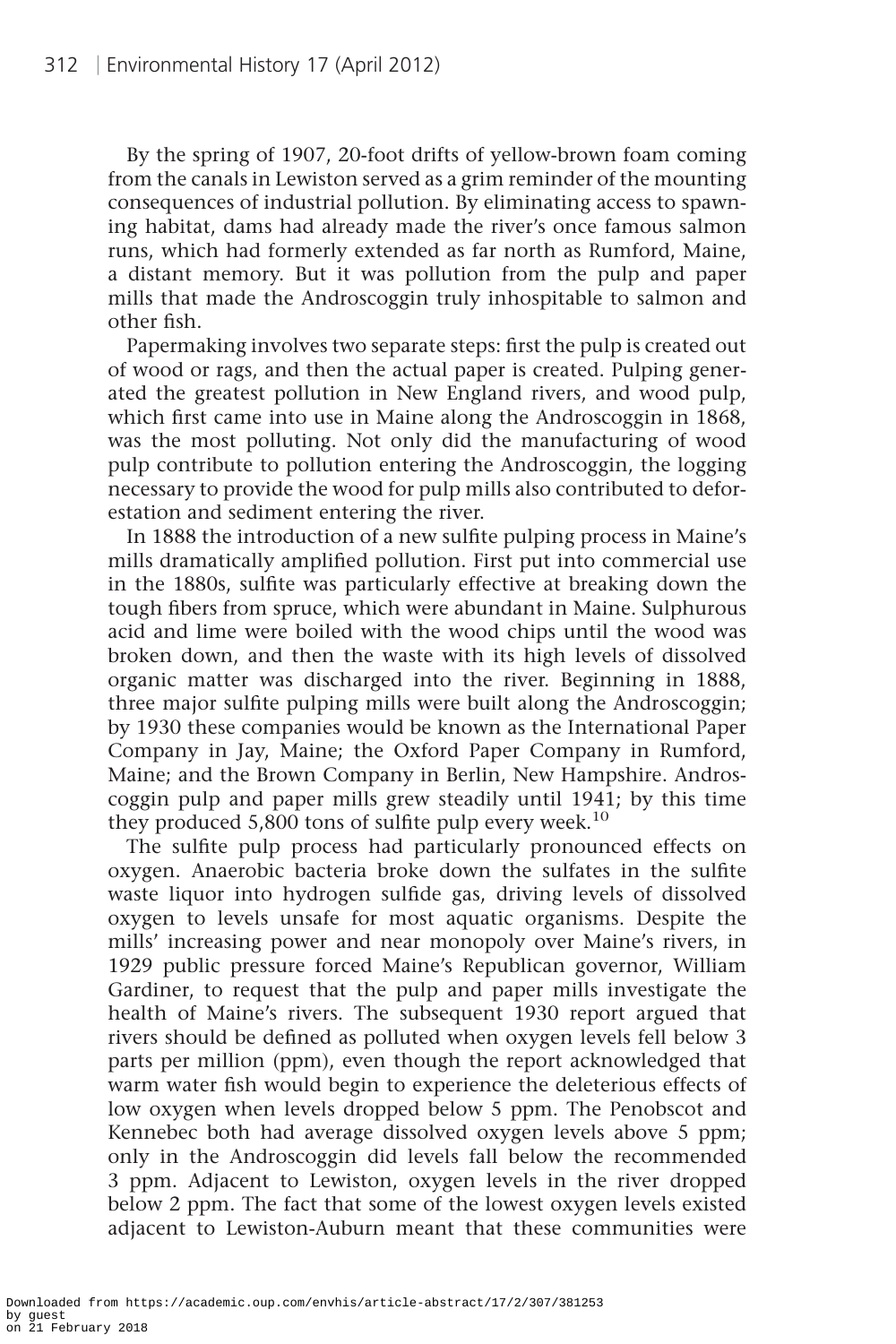the first to rediscover their river as an open sewer. In 1930 even the management of the pulp and paper mills considered the Androscoggin severely polluted.<sup>11</sup>

The sulfite process also had another unintended consequence: it made the river reek. In addition to mountains of drifting foam, a result of both natural and industrial sources including the resins and fatty acids in the pulp mill waste, and the decline in aquatic life as oxygen levels dropped in the river, residents began noticing the Androscoggin's stench. Lawrance later described 1935 as the first year that hydrogen sulfide and other odors emanated from the river. Hydrogen sulfide, which smells like rotten eggs, was a direct result of the sulfite waste liquor discharged from sulfite mills upstream.

Odors continued to mount until conditions during the summer of 1941 generated what Lawrance called an intolerable situation. The pulp and paper mills had ramped up production to meet wartime demand, consequently increasing their wastes. The Great Falls in Lewiston and Auburn dispersed the hydrogen sulfide gases; as the water misted into the air, a rotten egg odor wafted across the two cities. Some store owners had to shutter their doors, and freshly painted homes were blackened as the hydrogen sulfide reacted with lead compounds in the paint. During some of the hottest days of the year, sweaty home owners were forced to keep their windows shut at night while they burned pine candles to combat the miasma. One local resident, Nere Duval, remembered how he became weak because he could not "sleep or eat"; Leo Good "came across the bridge one morning and threw up" in the middle of the street.<sup>12</sup>

Revulsion soon morphed into action as residents held meetings, wrote editorials, and made trips to the state capital, Augusta, asking for solutions to the pollution. Lewiston businessmen tried to frame the problem in economic terms, arguing that the stench was hurting downtown businesses whose employees became inefficient as the odor nauseated and distracted them from their work. But the state's Bureau of Health responded by warning that the only sure solution to the mills' smells was closing the mills, which would mean economic doom for the entire state, not just for a few local businesses affected by smells. As a result, state officials responded cautiously to public requests for limits on mill pollution. Rather than regulate the pollution directly, the state legislature decided to call for more research before taking action. It established the Maine Sanitary Water Board in July 1941 and vested it with the power to study pollution. In August this board commissioned the Boston engineering firm of Metcalf and Eddy to investigate pollution and recommend remedial measures for the Androscoggin.<sup>13</sup>

The Metcalf and Eddy engineers offered a stark assessment, noting, "few streams in the United States of comparable size show evidences of such extreme pollution." Ninety-two percent of the pollution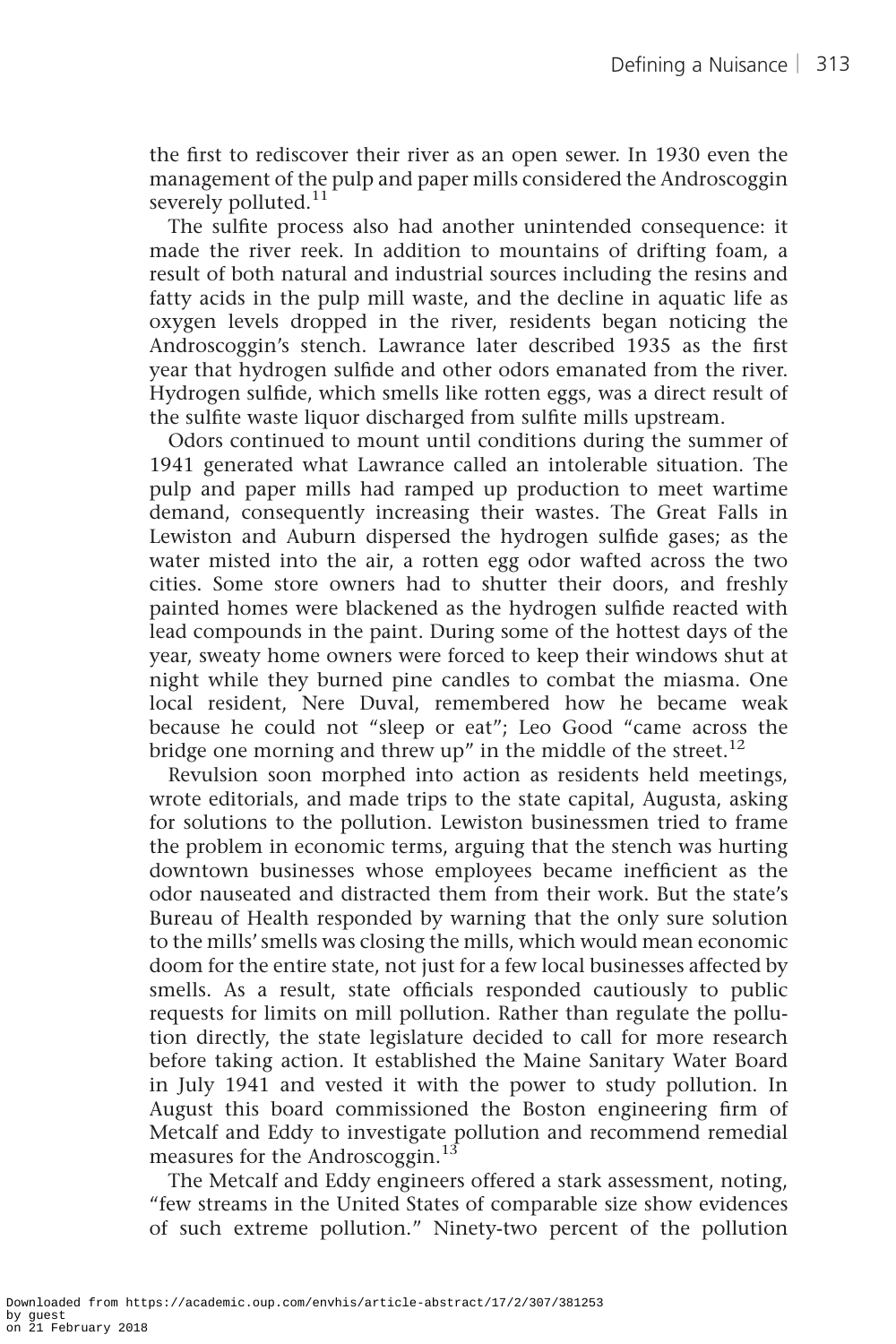entering the Androscoggin originated at the pulp and paper mills. The report made it impossible for the mills to skirt their responsibility for the odor crisis, but the suggestions for cleanup efforts were constrained due to the authors' limited experience with "unproved processes for treatment of industrial wastes." The authors' uncertainty regarding the treatment of industrial wastes was consistent with other engineers across the nation; not until 1955 did the American Public Health Association publish a separate chapter on industrial wastes apart from its discussion of sewage treatment. Given these constraints, Metcalf and Eddy did not recommend treating pollution at its source. Instead, the report recommended maintaining oxygen levels above 2 ppm to prevent obnoxious odors from returning, acknowledging that those levels would not be high enough "to support fish life."<sup>14</sup>

The state legislature decided that rather than have the Sanitary Water Board, which had commissioned the report, act on its findings, responsibility for the cleanup of the Androscoggin would be left to the courts. Maine's attorney general, Frank Cowan, took the next step. Taken together with the testimony of residents along the Androscoggin, the 1942 report provided Cowan with ample evidence to take action against the three major pulp and paper companies. Cowan submitted his case to the Maine Supreme Court on May 29, 1942, and the court concluded that sulfite waste liquor discharge from the Brown Company, Oxford Paper Company, and International Paper Company was causing noxious odors in the Androscoggin. On December 17, 1942, the Maine Supreme Court issued their first Stipulation limiting the amount of sulfite waste liquor each mill could put into the Androscoggin.<sup>15</sup>

In response to Cowan's suit, in May 1942 the three paper companies formed the Androscoggin River Technical Committee (ARTC), which included engineers and management from each company on the board. The stated goal of the ARTC was to study pollution in the Androscoggin River and find ways to eliminate nuisance conditions. It also became the organization charged with carrying out the Stipulations of the court. While the ARTC's members had vested interests in cleaning up the Androscoggin, their allegiance lay with the mills and therefore with the techniques least intrusive to business. Similar conflicts of interests occurred across the country. Events such as the American Chemical Society's 1946 symposium on industrial wastes arose in reaction to the public's interest in pollution legislation. Like the ARTC, the society focused on maintaining its control of pollution management, in this case by presenting what it viewed as the best scientific methods to members of the public who might have used approaches that focused more on political and economic solutions.<sup>16</sup>

In 1943 the ARTC hired Lawrance as a consultant, but unlike the other members, he had no formal affiliation with the mills. There is no record of why the ARTC appointed Lawrance, but by the 1940s,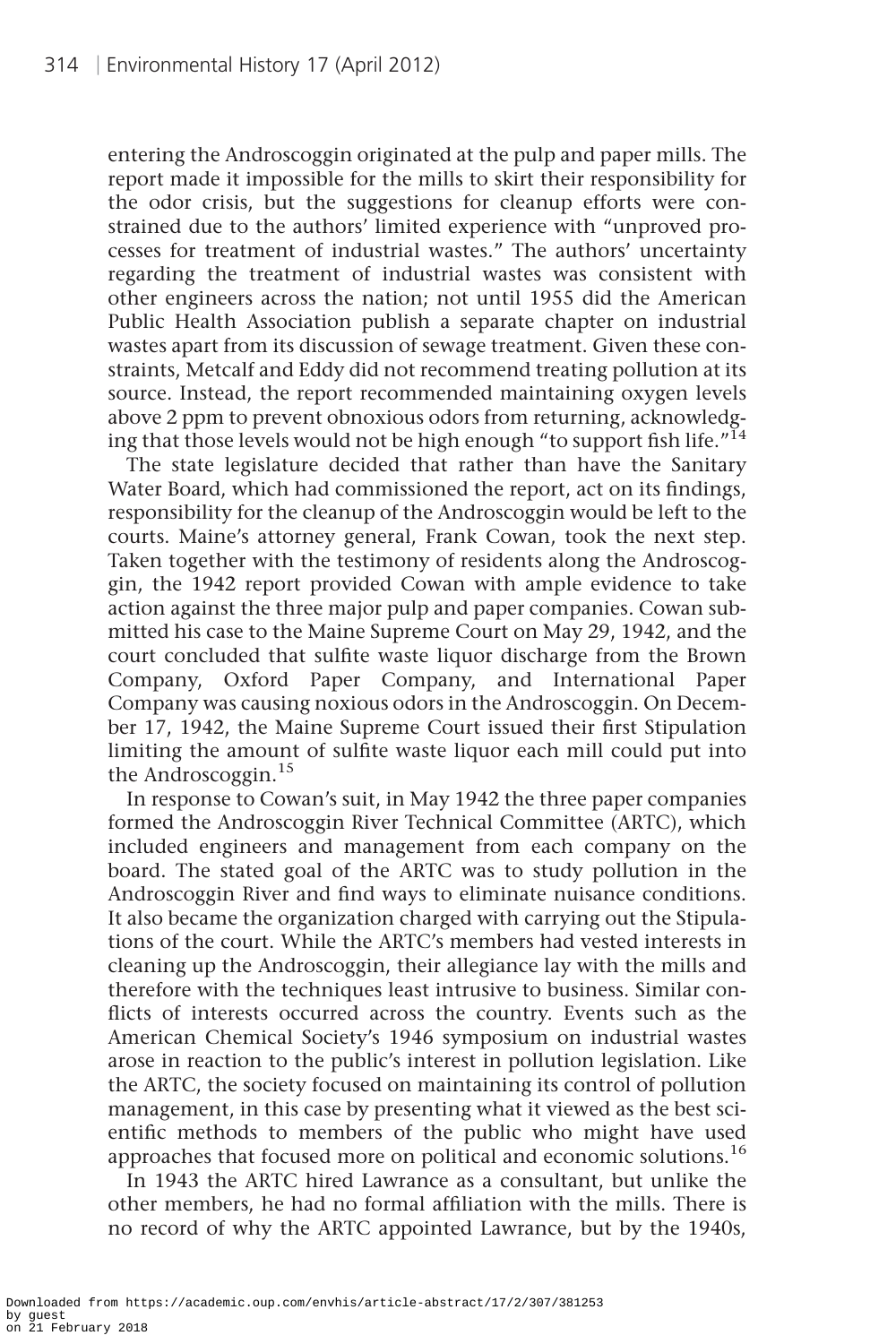the study of water quality relied heavily on the discipline of chemistry, and Lawrance was an able chemist who lived in Lewiston adjacent to the Androscoggin River. After receiving his doctorate from the University of Toronto in 1921, Lawrance had joined the Department of Chemistry at Bates College in Lewiston, a position he held until his retirement as full professor in 1965. Given the court's decision, the mills were responsible for funding all of the research on the Androscoggin, and Lawrance's entire budget for his work on the Androscoggin came from the mills. Lawrance himself was conscious of how his position might be viewed; at the end of his 1946 report on the Androscoggin, he wrote of the three paper companies: "They have permitted complete freedom to report all facts and to comment upon them in any manner the writer deemed fit and proper."<sup>17</sup>

Throughout his study of the river, Lawrance focused on the nuisance conditions that brought the mills to court in the first place. From 1943 until his retirement as rivermaster in 1978, Lawrance undertook "on a scientific basis ... the task of daily odor observations at eight stations in the Lewiston-Auburn area." Essentially these scientific odor observations involved Lawrance sniffing the air at each location and recording the intensity and types of odors that were present. Lawrance wrote, "The odor intensities were estimated by the effect upon an observer's olfactory nerves." He understood that the system was "not very satisfactory," but he argued that because he "made all of the odor



Figure 3: Walter Lawrance at Gulf Island Dam, one of the most polluted sections of the Androscoggin River, where Lawrance focused his efforts to control the environment through technology. Credit: Charles Steinhacker, Walter Lawrance, Rivermaster, at Gulf Island Dam at Lewiston, on the Androscoggin River, 1973. National Archives and Records Administration.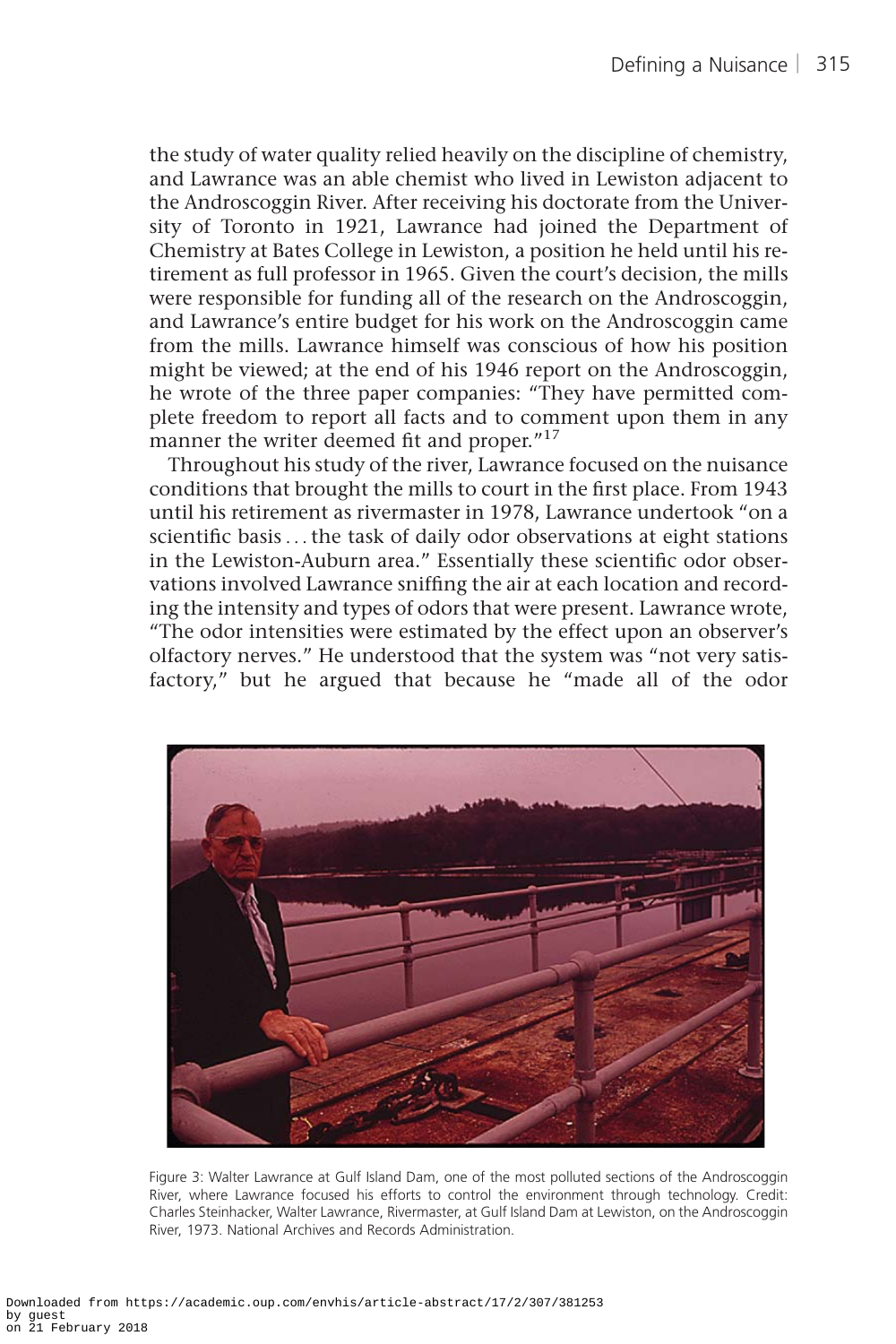observations ... this fact makes comparison of the seasonal data somewhat more valuable."<sup>18</sup>

The odor of the Androscoggin, as well as its effect on people, was specific to that time and place. Joy Parr argues that the subjectivity of smell and "its evanescent characteristics—in the absence of precise scientific measurement and interpretation—amplified doubt" for those people affected by noxious and environmentally hazardous odors. Published odor observations allowed Lawrance to track odor levels and to offer certainty to anxious residents unsure how to interpret such offensive smells. Lawrance's willingness to use his nose depended on his understanding of residents' tolerance threshold for different odor types. However, every person responded differently to the odors; Connie Chiang's study of fish odors on California's Monterey coastline shows how race and class could affect people's interpretations and tolerances of odors. Yet despite residents' varied responses, Lawrance initially found an effective medium between science and political protest in his odor studies.<sup>19</sup>

Within his study of odor in the Androscoggin, Lawrance made specific observations. For odor intensity he worked with a scale from 0 to 5, which he obtained from the American Public Health Association's methods for studying potable water. The scale read: "0, no odor; 1, very faint; 2, faint; 3, distinct; 4, decided, and 5, very strong." Lawrance used these odor intensity numbers to compare the total odor for each year, and he made elaborate graphs comparing river flow, pollution load, water temperature, and biochemical oxygen demand with odor intensity.<sup>20</sup> Scientists and sanitary engineers across the country recognized that these variables were interconnected in complex ways; a rise in water temperature, for example, could offset any of the gains made by a reduced pollution load. Beginning in the 1930s, innovations in organic sampling made it easier for scientists to measure organic pollution. In turn, this technology allowed scientists to better recognize the problem of organic pollution and its effect on public health and dissolved oxygen levels, even if they failed to create solutions for reducing this pollution.<sup>21</sup>

Although the sampling of inorganic pollutants did not become widespread until the 1960s, Lawrance understood, at least in part, the impact that inorganic compounds had on the river. When mills discharged sulfite liquor into the Androscoggin, this waste not only contributed to the odor, but the highly acidic waste also altered the river's  $pH<sup>22</sup>$  At fourteen different locations along the river, Lawrance and his lab workers sampled for dissolved oxygen and oxygen-consuming bacteria levels, along with pH, turbidity, gas, floating sludge, and foam. Lawrance publicized his odor readings, but he only sampled for odor around Lewiston, whereas he tracked the Androscoggin's water quality from its oxygen-rich headwaters above the mills in Berlin, New Hampshire, to the lifeless Lewiston Canal.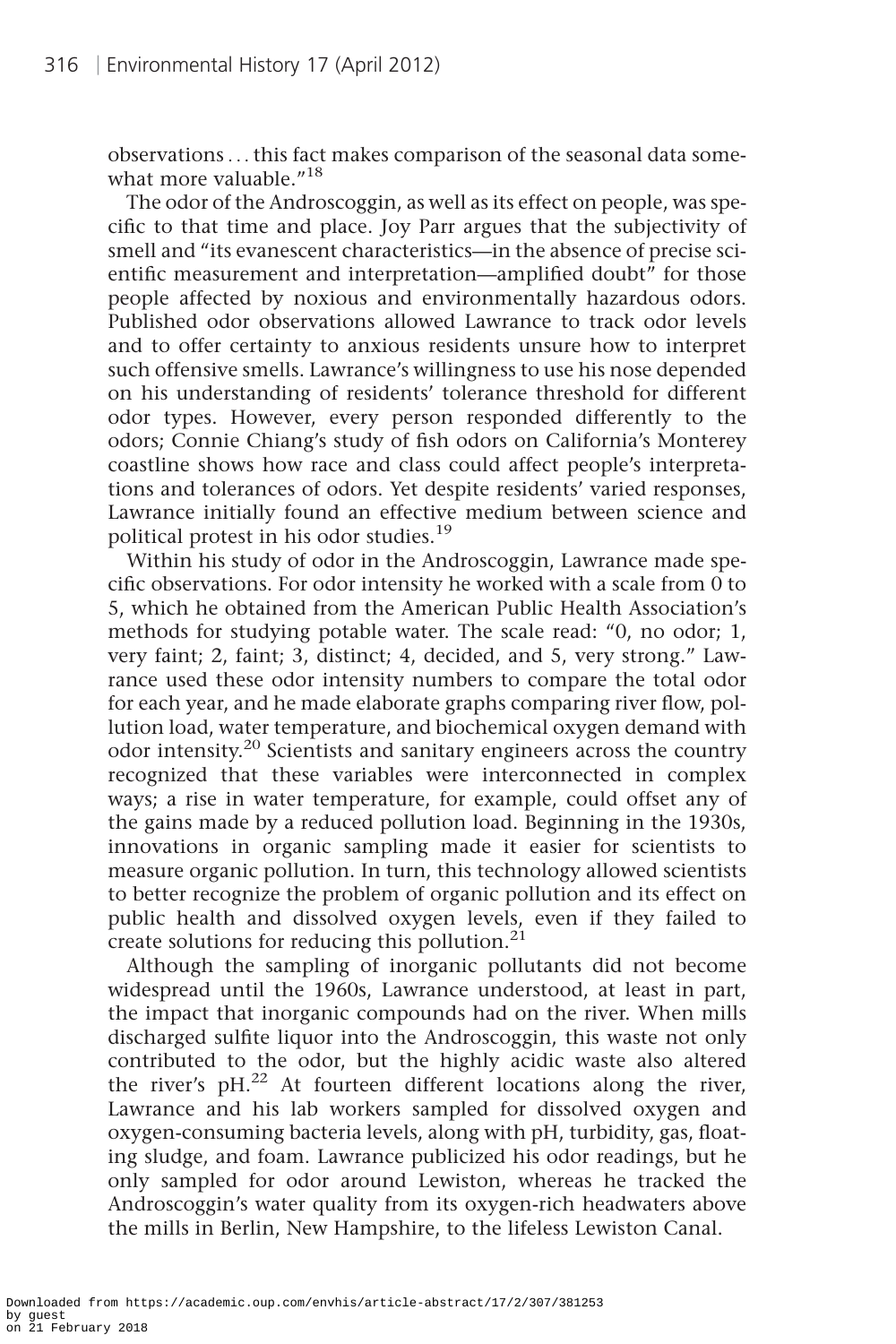

Figure 4: Lawrance correlated his measurements of odor intensity with a wide range of other readings he took along the Androscoggin River, including pollution load, river flow, water temperature, and the biochemical oxygen demand. Credit: Androscoggin River Studies Annual Report 1956, 25. Walter A. Lawrance papers. Edmund S. Muskie Archives and Special Collections Library, Bates College.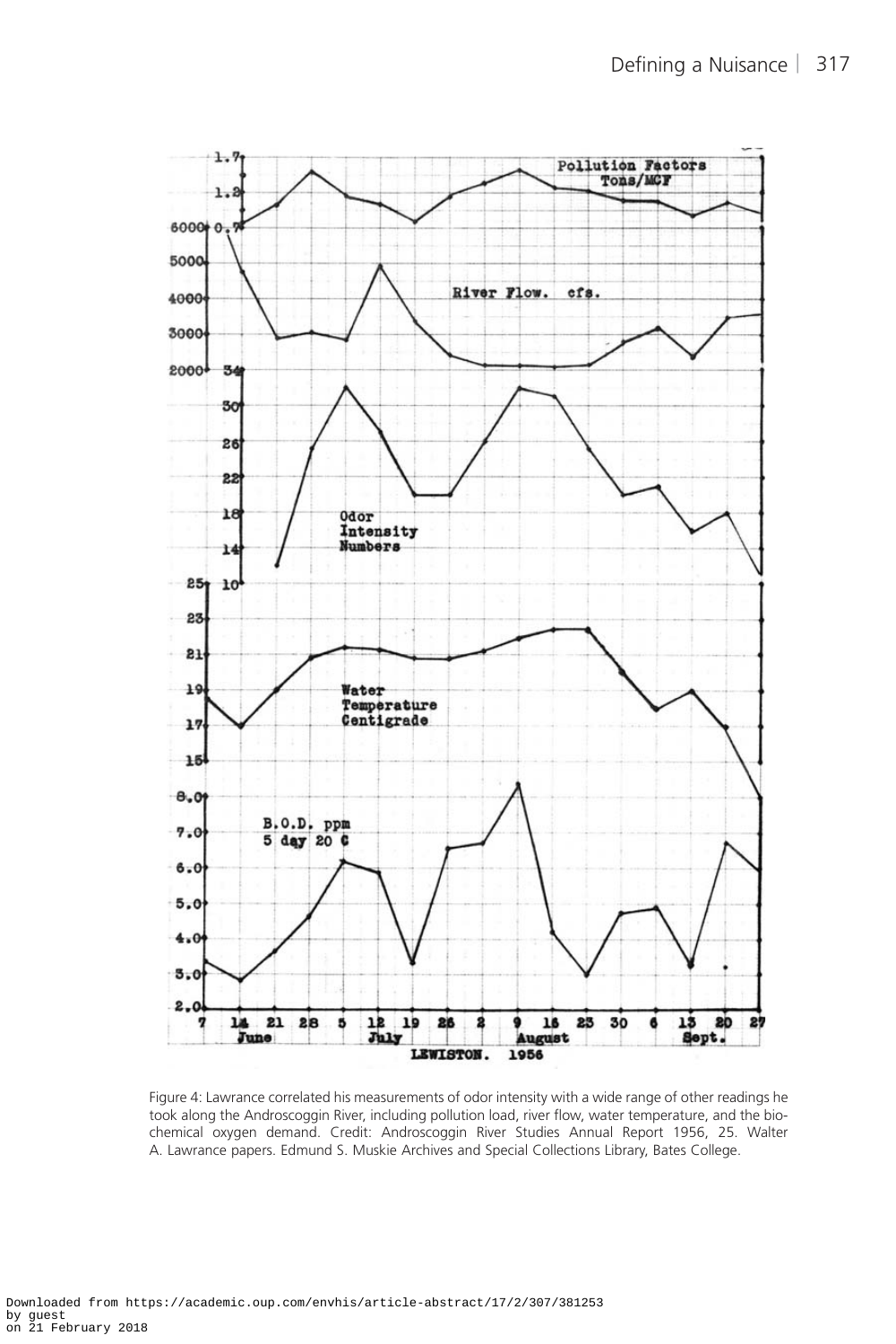When the foul odors returned in 1947, the Lewiston Community Association threatened legal action, claiming that "the stench is nothing which has dropped from Heaven. Someone is responsible. It comes from the river.<sup>"23</sup> These residents understood how nuisance law could hold the offending parties responsible, even when the noxious smells came from a complex river system instead of directly from the mills' smokestacks.

Facing a public outcry, the new attorney general, Ralph Farris, ordered the mills to reduce their discharge limits, and the Maine Supreme Court appointed Lawrance as rivermaster. Overnight, he became the sole person responsible for managing the Androscoggin. The following year, the Maine Supreme Court gave Lawrance the authority to set weekly sulfite pulp quotas. By 1948 Lawrance had the legal power to limit sulfite waste entering the river and also the power to conduct experiments on the river to test other scientific methods for reducing pollution levels.<sup>24</sup>

Although Lawrance did not have legal power over river pollution until he was appointed rivermaster in 1947, his work from 1943 to 1947 as a consulting scientist for the pulp mill association ARTC set the precedent for managing the Androscoggin. He would focus on accepted scientific tests and practices, avoiding management decisions that emphasized the economic, political, and moral consequences of pollution. Lawrance's appointment came from the Maine Supreme Court, and without a legislative mandate he was limited to nonconfrontational solutions, but as Lawrance tried to exert the authority of science, he found his work no less contested than if he had tried to yield the power of eminent domain over every home along the river.

Across the country, sanitary engineers grappled with similarly weak mandates. In the 1940s and 1950s, Congress left pollution control to the states, and they resisted federal involvement. In 1948 the U.S. Congress passed the Water Pollution Control Act, which created a Division of Water Pollution Control under the Public Health Service. While it encouraged cooperation between agencies, it did not interfere with the work of state-appointed scientists like Lawrance. The Public Health Service could study water quality, but the creation of laws and funds to control pollution was primarily left to the states.<sup>25</sup>

To address pollution issues, state governments hired sanitary engineers, and they relied on the informal cooperation with groups such as the Pulp and Paper Association, a pollution program that Kehoe calls "cooperative pragmatism." Without a legislative mandate, the pollution boards of states like Michigan were filled in part by polluting interests just as the ARTC was composed of paper mill executives. The engineers nominated to such boards were forced to navigate between many competing demands, including increasingly frustrated and informed citizens who looked to less established scientific disciplines such as ecology for solutions. Abel Wolman, who founded Johns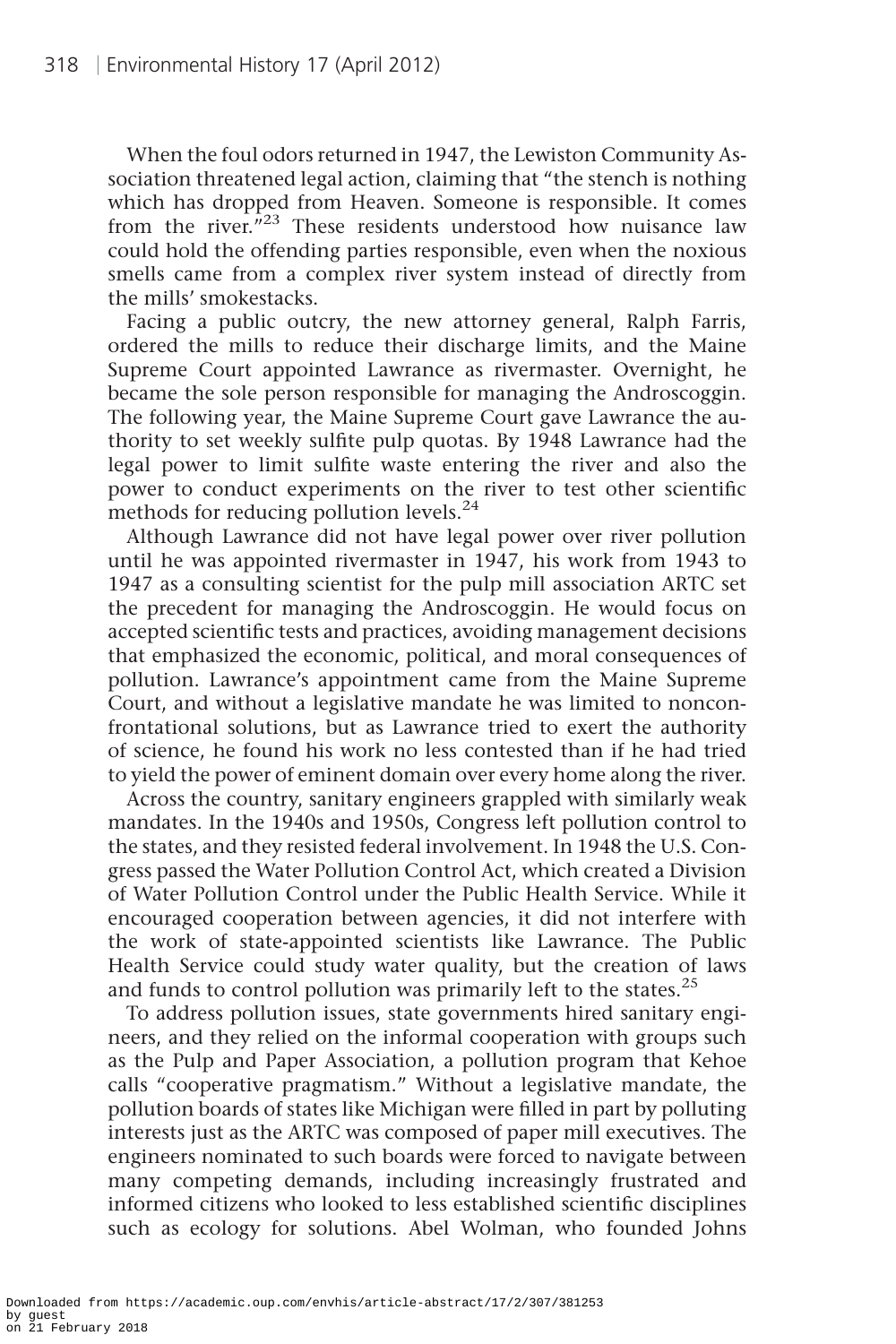Hopkins's Department of Sanitary Engineering, noted in 1946 that "a scope of activity has been defined for the sanitary engineer of the future which can be no longer delimited by the purely technological."<sup>26</sup>

# Perfuming the River

As rivermaster, Lawrance tried to rely solely on scientific principles. "Legislation, whatever its merits," Lawrance said, "cannot solve scientific problems."<sup>27</sup> But he found himself facing political resistance from many sides. Mill executives complained about the restrictions Lawrance implemented, and community activists wrote editorials decrying the river's continued stagnation. Congresswoman Margaret Chase Smith, the Republican representative from Maine, saw the problem as needlessly complicated: "It seems as though there ought to be a way to correct this problem without hurting anyone." For Smith, this meant recognizing that Maine was an industrial state and that whether through science or other methods, industry itself could remedy the "problem of pollution" without outside interference  $^{28}$ 

Lawrance's claim that the Androscoggin represented a strictly scientific problem was itself a political claim. His most ambitious attempt to reengineer the Androscoggin was through the dumping of sodium nitrate to reduce pollution. This project, which relied heavily on his knowledge of chemistry, initiated a contentious public debate over the role of science, chemistry in particular, in managing the river. By the 1940s, sodium nitrate had been proven to suppress hydrogen sulfide production and was widely used in the treatment of odiferous waste lagoons. In 1948 Lawrance proposed adding sodium nitrate to the river in enormous quantities, in hopes that it would increase oxygen levels. Because roughly half of sodium nitrate's molecular weight is oxygen, Lawrance believed it might prevent anoxia because "aerobic bacteria can utilize this oxygen when the dissolved oxygen is very low; odor producing anaerobic bacteria do not function in the presence of adequate nitrate." Sodium nitrate, Lawrance argued, would not only raise oxygen levels, it might also inhibit the growth of the anaerobic bacteria responsible for the production of noxious hydrogen sulfide gas.<sup>29</sup>

The dumping project began in 1948 and lasted for twelve years. Between 1948 and 1960, at a cost of half a million dollars (paid by the paper mills), nearly 7,000 tons of sodium nitrate were dumped into the river. According to Lawrance, there had been no other known case of such a large-scale operation anywhere in the world. Although sodium nitrate was first used in polluted rivers in the 1920s, 1,600 pounds of nitrate were daily dumped into the Neponset River outside of Boston, Massachusetts, in 1929 that was still much less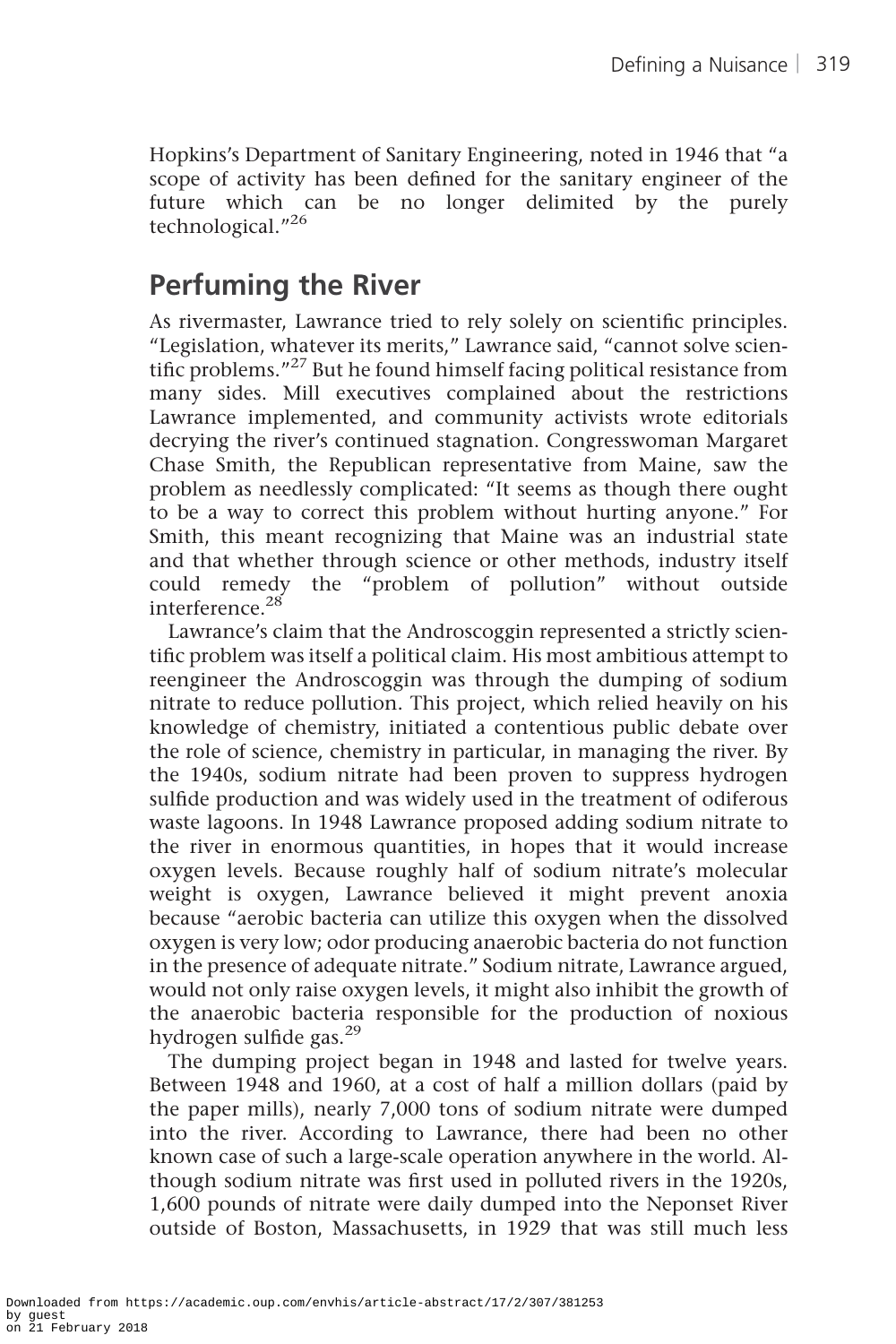than Lawrance's prescribed daily dose of 15 tons to be swallowed up by the Androscoggin.<sup>30</sup>

The biological results were mixed. Odors appeared to decline, but it was not clear that aquatic health improved significantly. Public perceptions were equally mixed. While local residents approved of the reduced odor, their feelings toward the actual nitrate program were not entirely positive. In 1952 a reporter for the Lewiston Evening Journal commended Lawrance's work simply because of what it did to reduce the "almost unbearable" smell. Other observers, however, accused Lawrance of covering up the pollution rather than addressing its source. One of Lawrance's most vocal critics was the Citizens for Conservation and Pollution Control (CCPC). Founded in 1953, Maine's first statewide antipollution organization, the CCPC considered taking legal action against Lawrance's nitrate program. As CCPC director Dr. Robert Tufts explained, "The strategy of the industrialists is to make the people think that something is being done to cure a sick river. So they come up with this nitrate-perfuming activity." As the emphasis on quality of life grew after World War II, citizen groups such as the CCPC formed at ever-increasing rates, yet as Dr. Tufts's comments suggest, local activists wanted more than mere nuisance abatement.<sup>31</sup>

Some scientists feared the consequences of Lawrance's program went beyond inaction and actually made the river more polluted. According to Dr. Tufts, "The chemicals deposited in the river ... only cripple the waterway's own ability to recover from the poisons it receives from the mills."<sup>32</sup> The idea that rivers could self-clean themselves dates back to the mid-nineteenth century, but Tufts's description of a crippled waterway reveals an understanding of the emerging discipline of ecology. Unlike the science of earlier sanitary engineers, ecology took all of the chemical standards for which Lawrance measured along the Androscoggin much more seriously than Lawrance himself. An ecological perspective would have considered the consequences of human-made disturbances such as increased nutrient loads and that any change in water quality could strongly affect the entire function of the river system.<sup>33</sup> While Lawrance pointed to improvements in his odor readings, other citizens pointed to dissolved oxygen levels that had not improved. Indeed for Tufts, even a negligible increase in dissolved oxygen levels remained secondary to his concern about an increase in the level of nutrient pollution entering the Androscoggin. For Tufts, Lawrance's program was itself a serious nuisance with the potential to harm the river for miles downstream.

The large volume of sodium nitrate dumped into the Androscoggin likely contributed to eutrophication in downstream ecosystems. By the time Lawrance began his nitrate program, high levels of nutrient pollution had already led to significant areas of eutrophication and the depletion of all of the available oxygen. However, given the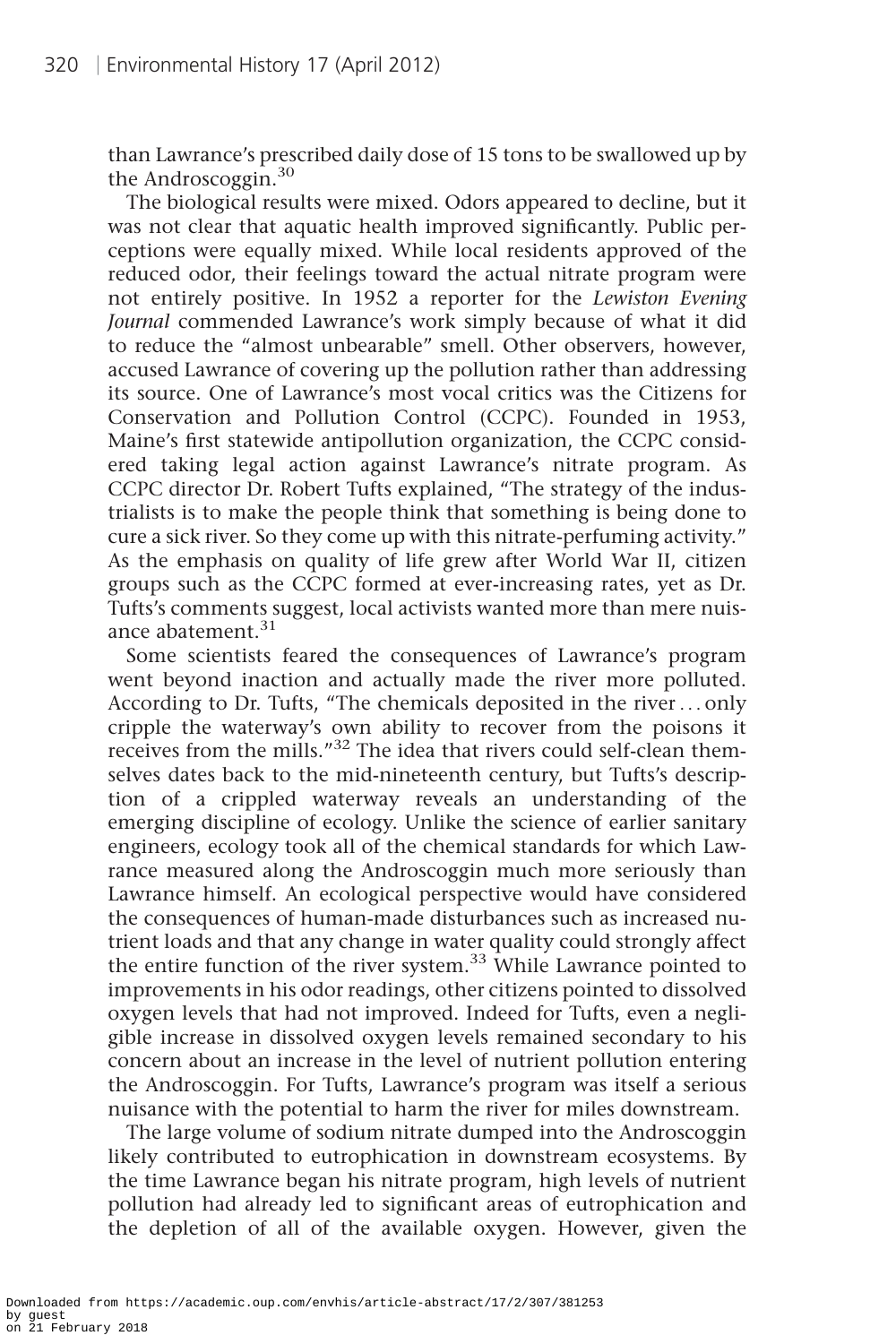huge inputs of nitrate, the nitrate program may well have increased the duration and severity of eutrophication. Aware of these concerns, Lawrance published his findings that there was no downstream increase "in the concentration of the organic nitrogen compounds." The fact that Lawrance tested for an increase in downstream nitrogen suggests that he did not have a blind faith in his nitrate program.<sup>34</sup> Yet Lawrance's large-scale experiment, only testing for its negative impacts after the fact, reveals a disconnect between Lawrance and many local residents who now were at least as concerned about the inadvertent impact of the nitrates on the river's health as they were about reducing odor.

Despite Lawrance's assurances that his nitrate program was a bridge to a cleaner Androscoggin, lasting only until the mills improved their waste treatment processes, residents' belief that the Androscoggin was severely polluted remained well founded. In the summer of 1957, just north of Lewiston, average dissolved oxygen levels were below 2 ppm, and Lawrance recorded the highest weekly odor intensity since 1948. While groups like the CCPC placed a stronger emphasis on the river's biological health than on the original nuisance conditions, other local residents changed their definition of the nuisance itself. As early as 1952, Lawrance noticed residents' decreasing tolerance for pollution and bad odors. "Increased public sensitivity to odor together with the growth of population near the dams," he noted, "may require a lower operating pollution factor during critical months."<sup>35</sup> Given Lawrance's mandate to abate a nuisance, changing definitions of nuisance impacted the scope of his work.

## An Emotional Public

Increasing public sensitivity toward pollution led to new political efforts to change how much industry could pollute the Androscoggin and other Maine rivers. In 1954 the editors of the Lewiston Daily Sun were flabbergasted at a state legislative report on Maine's rivers. "Most difficult to understand is the finding," the editorial board concluded, "in the report, that pollution of Maine waters has become an 'increasingly emotional issue.' What is there emotional about wanting clean rivers in Maine?"<sup>36</sup> Lawrance himself was asked how the ARTC felt about the ongoing attacks on the Androscoggin's pollution problem. He responded, "Feelings don't enter it because the committee deals with only highly technical facts."<sup>37</sup> Lawrance could essentially write off many complaints about the river's condition as emotional and unscientific. However, despite his assertions, Lawrance had admitted that his daily scientific odor observations were themselves not highly technical facts. Lawrance's descriptions of public sensitivity to odors appeared in the same annual reports where he presented his charts on dissolved oxygen levels and results from his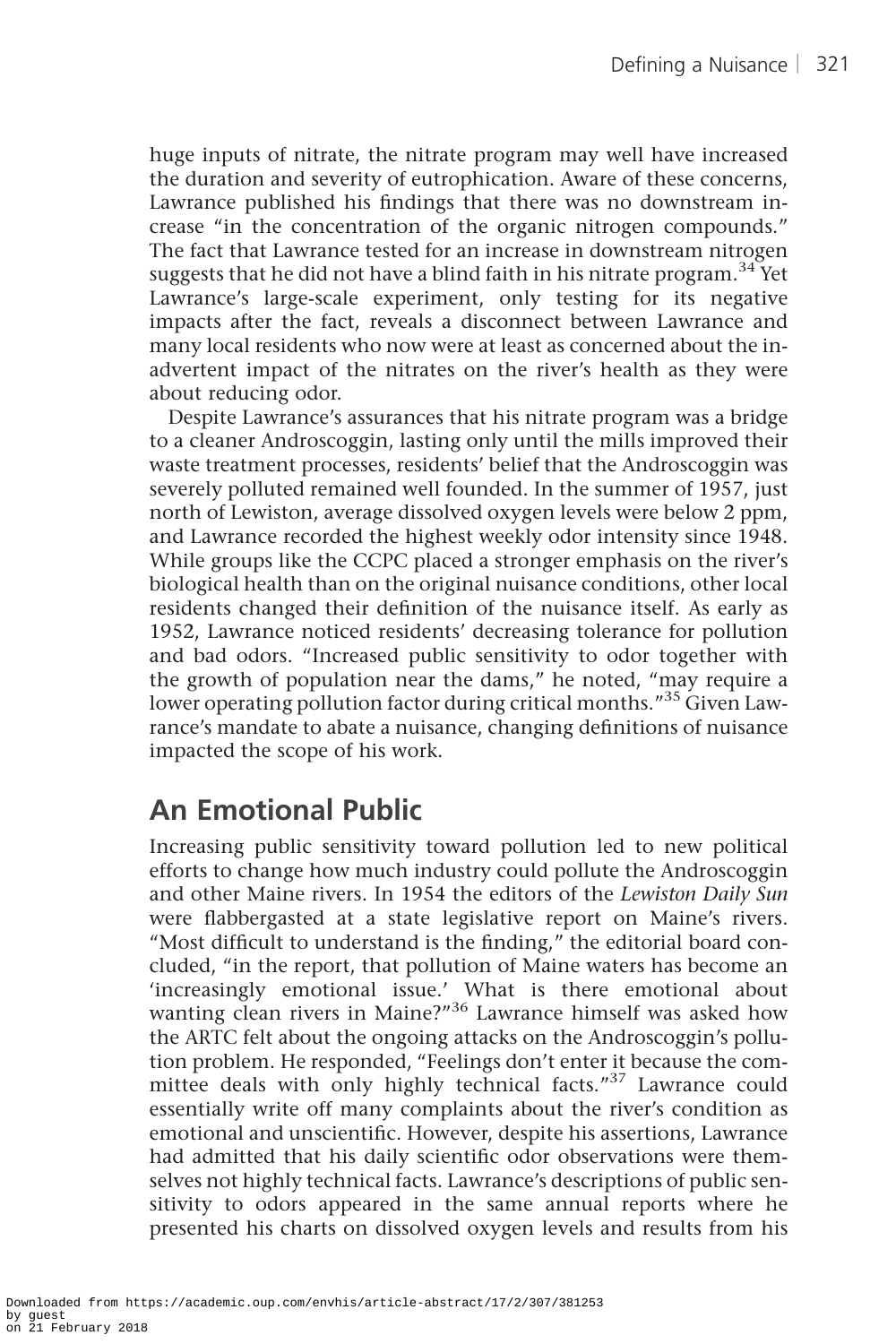experiments. Clearly, Lawrance understood the connection between scientific research and public perception.

While Lawrance retained his faith that scientific expertise could clean up the rivers without the need for legislative action, many citizens believed that political activism offered the best opportunity for achieving a healthier environment. The debate over what to do about Maine's rivers culminated in 1955 at the Maine legislature. That year at least seven bills were proposed to clean up Maine's rivers. They ranged from prohibiting all pollution to authorizing additional studies of pollution before taking regulatory action. Much debate occurred at the hearing that took place in Augusta on April 14, 1955; a reporter for the Lewiston Daily Sun noted how "the longest committee hearing of this and probably any other Maine legislative session ended today after nearly 12 hours of oratory about water pollution."<sup>38</sup> The result was a weakened bill calling only for Maine's rivers to be classified by their pollution burden—not to be cleaned up. While many citizens were disappointed, the showdown in the legislature represented a major turning point in Maine's environmental consciousness. According to historians Richard Judd and Christopher Beach, the heated and lengthy nature of the hearing revealed how pollution had taken a new importance in Maine politics that went to the heart of an increasing emphasis on quality of life and what they call Maine's "environmental imagination." The environmental movement in Maine, as with the rest of the nation, was coming into being.<sup>39</sup>

With the increasing attention paid to the environment as an intrinsic good, high pollution levels in the Androscoggin remained a challenge that appeared to pit cleaner water against economic growth. Lawrance had the legal power to limit the mills' sulfite liquor discharges. Since sulfite liquor represented the majority of mill waste and the mills had yet to implement any process changes that would decrease wastes, any limits on discharge that Lawrance decided to enact would mean restrictions on mill production. Most summers Lawrance instituted minimal control measures; however, for several weeks during the summer of 1955, Lawrance required the pulp and paper mills to make cuts upward of 50 percent, essentially shutting the mills down. When Lawrance issued his discharge limits on local pulp companies, he realized there were limits to cooperation with industry. In 1957 an industry representative, Walter Martin, complained that "the paper companies were experiencing hardships as a result of the river nuisance abatement program operated by Dr. Walter A. Lawrance." The editors of the Lewiston Daily Sun also objected to Lawrance's discharge limits, arguing that, "Only the foolhardy would desire clean water at the expense of slashed payrolls, lost industry and ghost towns."<sup>40</sup>

In the 1950s, Maine's manufacturing economy was shrinking; it lost over six thousand workers in 1954 alone.<sup>41</sup> The state's paper industry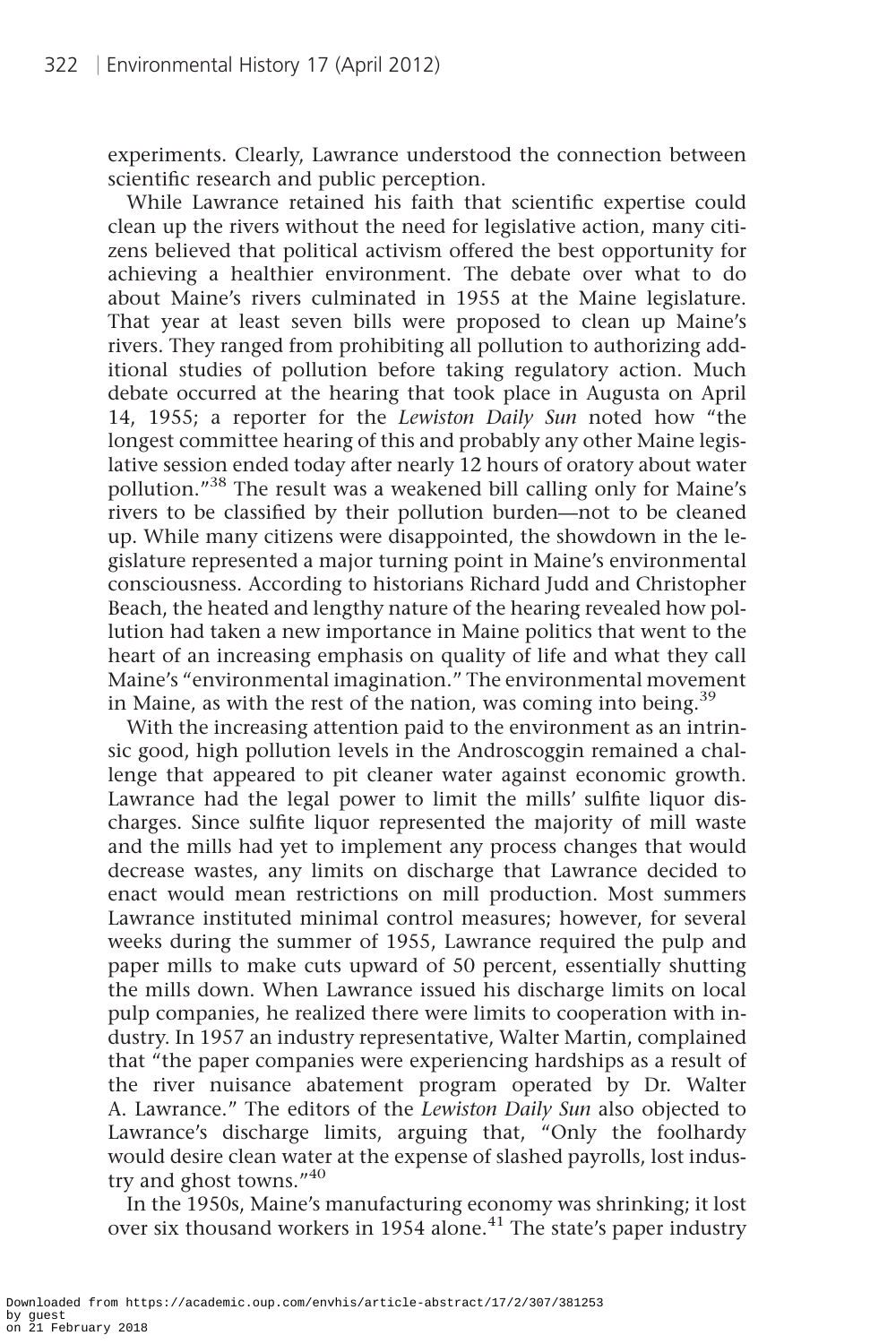was the sole sector increasing manufacturing capacity in the 1950s. Maine's pulp and paper mills generated nearly a third of the wealth in the state, yet it accounted for 91 percent of the Androscoggin's pollution load by 1955. $42$  Indeed it was the economic importance of the paper industry in Maine and other states like Wisconsin that pushed Sen. Edmund Muskie of Maine and Sen. Gaylord Nelson of Wisconsin to argue for a set of national pollution control standards. In part they recognized that states would have a difficult time resisting pressures from their core economic sectors. But the senators also wanted national statutes so that their industries would not find themselves at a competitive disadvantage if their own states were the first to enact pollution regulations, an argument that the paper industry had used when Muskie and Nelson were governors of their respective states in the 1950s.<sup>43</sup>

The pulp and paper companies found themselves working against another economic sector: a growing tourism industry that did not want one of the most polluted rivers in the nation tarring its pristine image of Maine.<sup>44</sup> Clean water was a vital symbol for Maine's tourism industry. In the early twentieth century, tourism boosters had begun aggressively promoting Maine as a tourist destination. In the 1930s, they coined the term Vacationland to describe the state. Even as the Androscoggin became increasingly polluted, tourism officials presented ever more pastoral images of lighthouses and farmland. By the 1950s, the gap between postcard images and reality became obvious to visitors. After traveling next to the Androscoggin, a tourist wrote to Gov. Edmund S. Muskie, complaining that major improvements were necessary for Maine to "advertise itself as Vacationland."<sup>45</sup> As the second largest industry, residents began to recognize the importance of tourism to Maine's future. Especially as manufacturing jobs continued to leave the state, there was a growing sentiment that the future of Maine's economic progress depended on reducing environmental degradation.

Initially, Lawrance had hoped that technological changes at the mills could provide the desired improvement in the Androscoggin. When those technological changes failed to materialize and the foul odors persisted, he eventually required stricter discharge limits in 1955. After the mills recognized that these limits would restrict their ability to continue with business as usual, mill executives did invest in technological improvements. In 1960 mill executives decided to convert to the more expensive Kraft process. The Kraft process, engineers hoped, would not only reduce pollution and eliminate sulfite liquor waste, it would also create a stronger paper that postwar consumers demanded. By 1965 the last sulfite mill closed in Jay, Maine. When Lawrance began his tenure as rivermaster in 1948, there were 2480 tons of sulfite liquor entering the Androscoggin every week.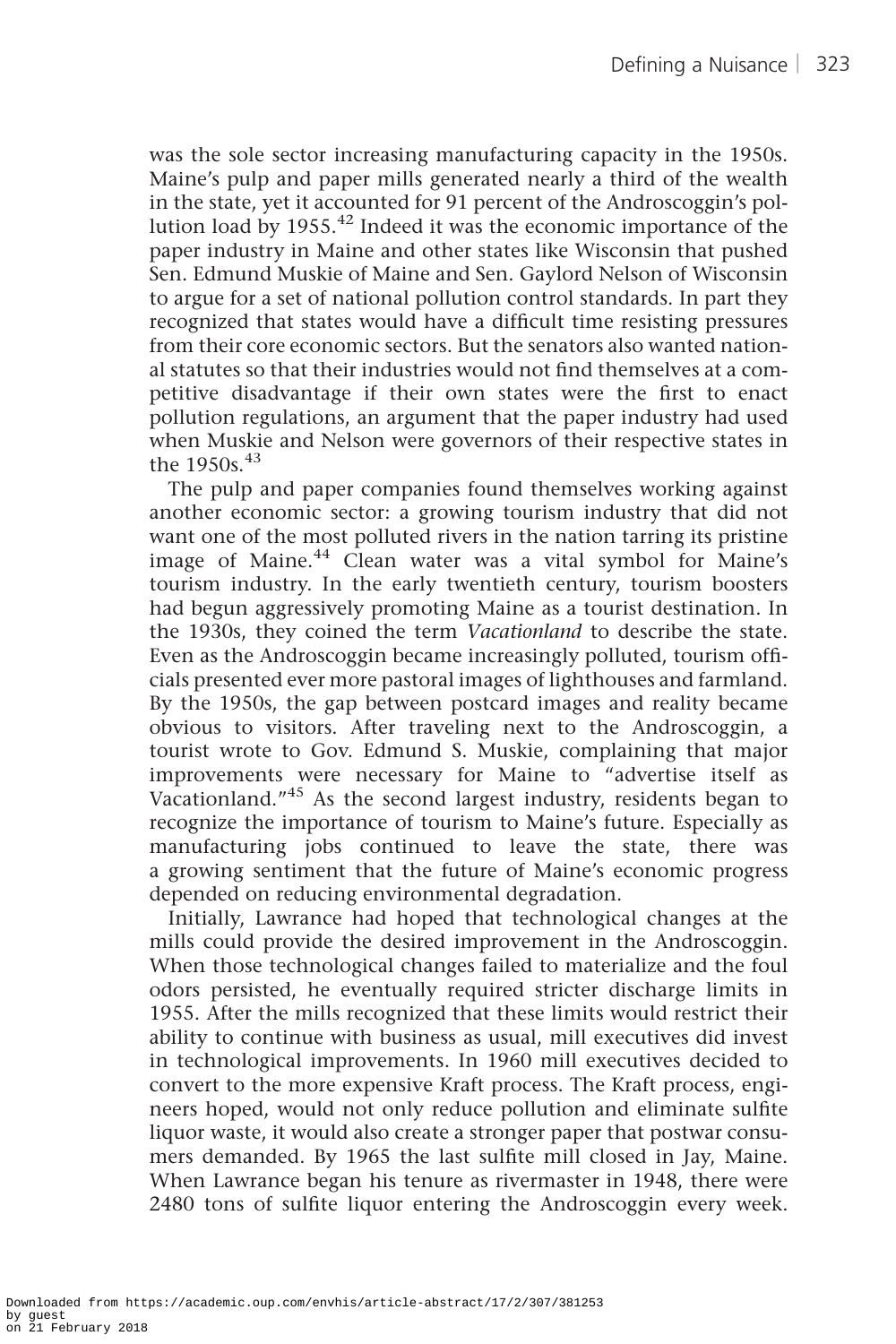The elimination of sulfite liquor waste appeared to be a major accomplishment.<sup>46</sup>

### The Pollution Problem

Just as Lawrance eliminated sulfite waste liquor and its obnoxious odors, he discovered that the Kraft process, which was supposed to fix the problem, created its own odors. Unlike sulfite liquor, Lawrance did not have the power to limit Kraft waste. When the Maine Supreme Court granted Lawrance the right to control sulfite waste discharges in 1948, the vast majority of the pollution load entering the river came from the mills' sulfite liquor discharges. A 1955 Army Corps of Engineers report said, "the pulp and paper plants in the Androscoggin Valley dump 91% of the pollution load carried by the water .... 92% of this waste is due to sulphite liquor alone."<sup>47</sup> Lawrance's legal right to limit sulfite waste, potentially limiting production, represented a major accomplishment for residents along the Androscoggin. Although odors and pollution persisted, by the time sulfite waste discharges ended in 1965, the Maine Supreme Court lacked the impetus to give Lawrance the power to control the large amounts of Kraft waste that were now entering the river.

While Lawrance continued to work toward a cleaner river, he did not think that pure water constituted an appropriate goal. In 1963 Lawrance said that he wanted further cleanup efforts, but "that now is not the time. The purpose of cleaning up the river is to get a higher grade of water. But, what are we going to do with this high grade water once we have it? ... Are we going to drink it?"<sup>48</sup> By making his case against drinking river water, Lawrance ignored the tourism industry's needs for environmental amenities, but he also forgot what many residents remembered: before the twentieth century, the twin cities had used the Androscoggin for drinking water. Lawrance's belief was consistent with the principles of the progressive conservation movement that had sought efficient industrial uses for resources. But with dissolved oxygen levels hovering below 5 ppm in much of the river, this view revealed Lawrance's continued ignorance of ecology's emphasis on healthy ecosystems.

Other scientists working on Maine's waters, such as fisheries biologist Richard Anderson, better understood the role of ecology in improving the environment. At Sebago Lake, the headwaters of the Presumpscot River adjacent to the Androscoggin River, Anderson discovered a link between DDT spraying and the lake's declining salmon population. After Anderson shared his findings with the press in the early 1960s, he noted, "there was never another drop of DDT sprayed at Sebago Lake." Unlike Lawrance, Anderson understood that the science of ecology not only viewed the environment from a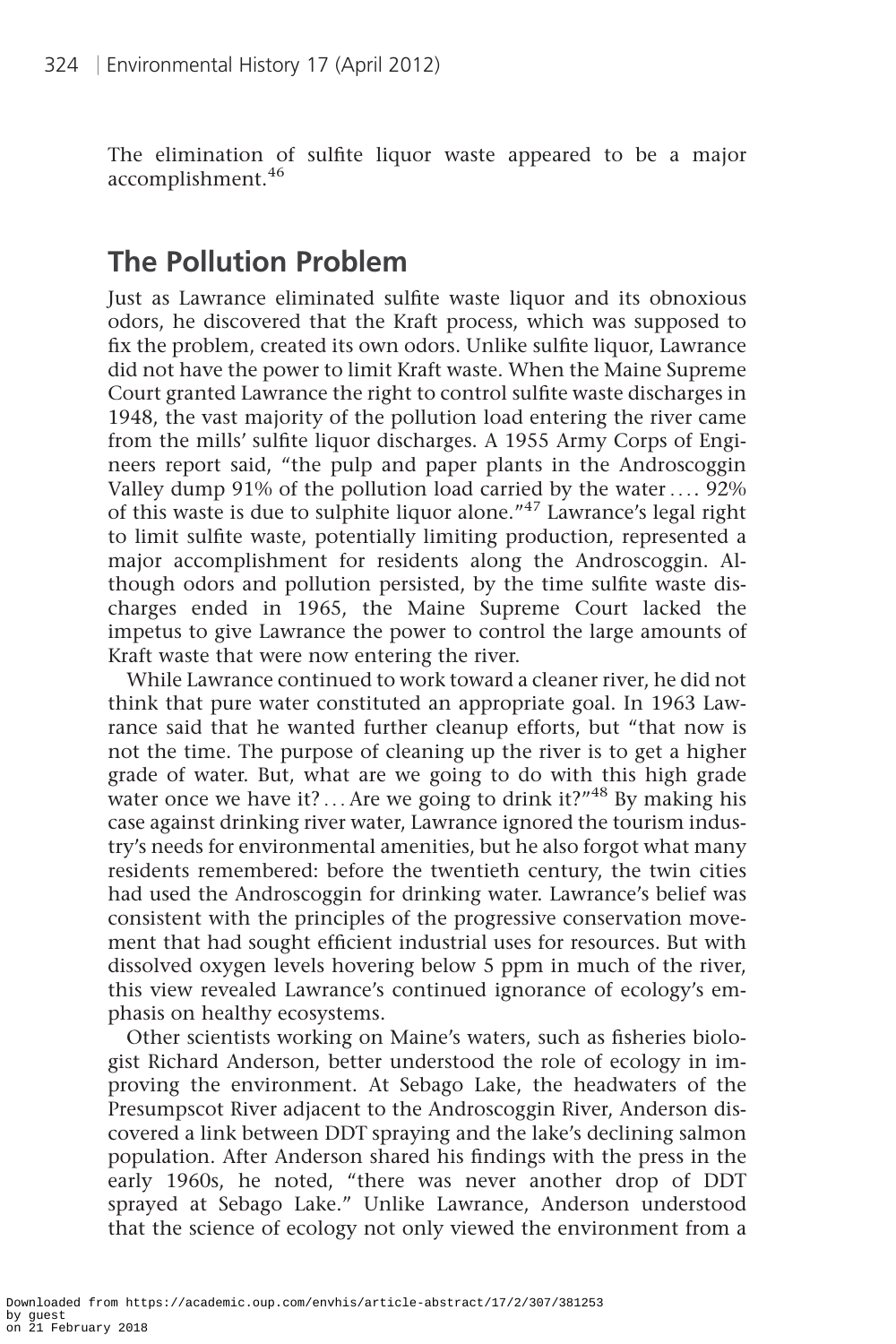more holistic perspective, it also helped to inspire the environmental values of the residents who disagreed with Lawrance's policies.<sup>49</sup>

From the late 1950s to the late 1960s, coverage of environmental issues in newspapers and magazines increased over 300 percent. Lawrance's yearly reports grew thicker and thicker with articles on the Androscoggin problem, water pollution, and even air pollution. In 1971 he noted, "Intense nation-wide public interest in pollution resulted in a record amount of space devoted to this subject in the local press."<sup>50</sup> The federal government also noticed the growth of environmental values and started taking a more active role in encouraging states to clean their waterways. In 1962 Lawrance and all of Maine's water pollution representatives created a public spectacle after walking out on a conference on the conditions of Maine's waterways held in Portland by the US Department of Health, Education, and Welfare (HEW). While HEW representatives responded to the environmental movement by arguing much worked remained on the Androscoggin, Lawrance said "the major problem" had been solved.<sup>51</sup>

Lawrance responded to the environmental movement's popular ascendance by doing what he knew best; he used technology to help clean the river. Unable to limit discharges from Kraft mills, Lawrance worked on improving water quality along a part of the river that had chronically low oxygen levels. Just upstream from the Lewiston-Auburn area, the section of the river known as Gulf Island Pond suffered from large amounts of organic pollution; impoundment behind the dam further increased the potential for oxygen levels to hover close to zero. Rather than dump more chemicals in the river, Lawrance decided to increase oxygen levels by mimicking natural re-aeration in the Androscoggin. In cooperation with the National Council for Stream Improvement, a research group funded by US paper companies, Lawrance persuaded the paper mills to pay for the design and installation of three aerators during the summer of 1969.<sup>52</sup>

Unlike his earlier work with sodium nitrate, Lawrance never claimed that the aerators were a temporary solution. Comparing the Androscoggin to a sickly patient, a reporter for the Lewiston Evening Journal commented on the desperation of Lawrance's work: "The photo of aerators working feverishly, but futilely, at Gulf Island Pond could only remind one of the hospital patient, being kept alive solely by mechanical and medical devices."<sup>53</sup> As awareness of the environment as a living system increased, people expected technology to transform their environment and not simply to control a nuisance in an ecosystem that was essentially dead, lacking enough oxygen for most fish to survive. A 1970 Newsweek article on pollution summed up this frustration, explaining how "a belief in the ability of technology to solve almost any problem ... leads people to expect a solution where none is possible." $54$  Technology clearly had a role in solving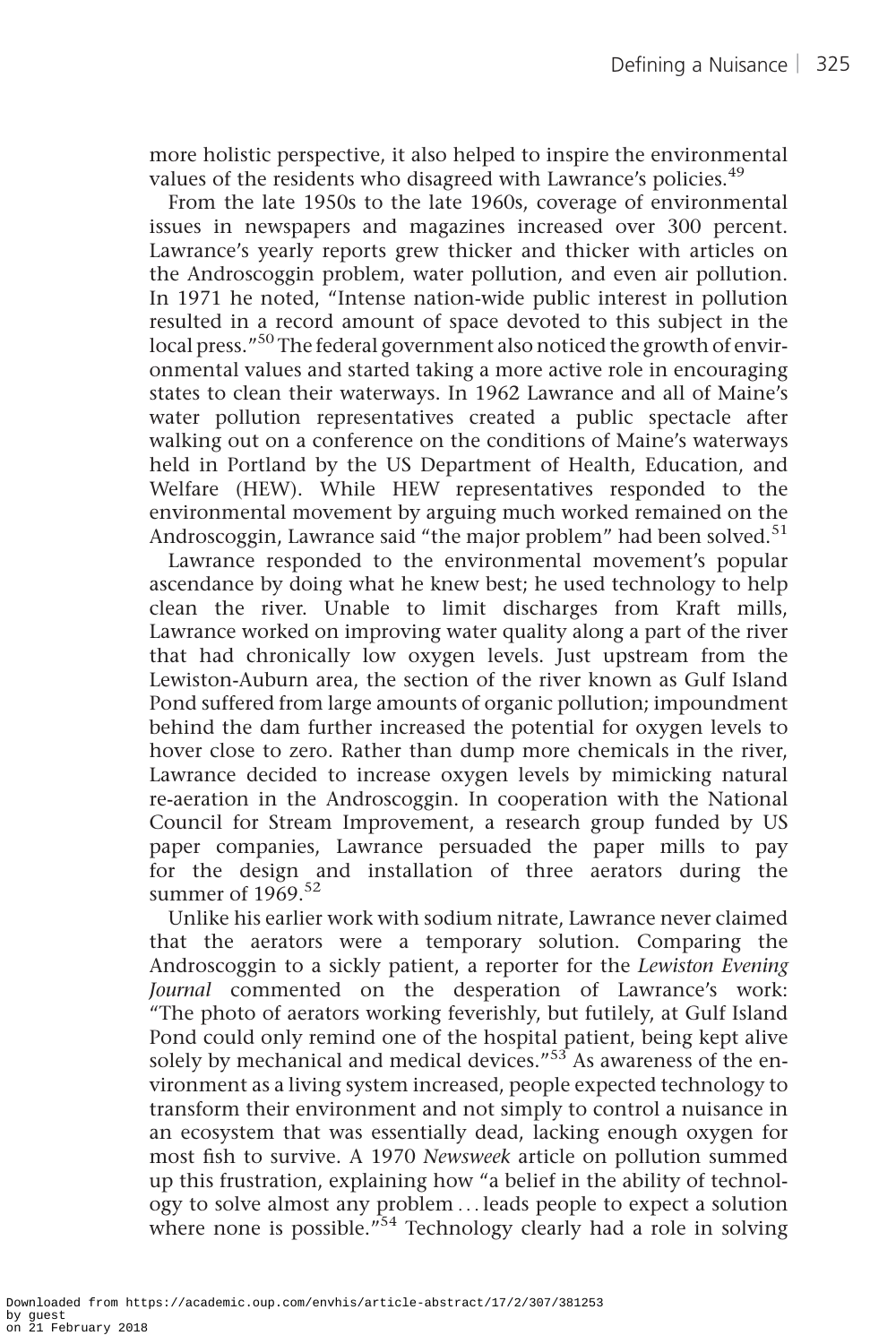

Figure 5: Using mechanical aerators on the Androscoggin's Gulf Island Pond, Lawrance attempted to recreate the natural oxygenation that the river's many impounded falls had once provided. Credit: Androscoggin River Studies Annual Report 1969, 102. Walter A. Lawrance papers. Edmund S. Muskie Archives and Special Collections Library, Bates College.

America's pollution problem; use of the best available technology represented a critical part of the Clean Water Act. What worried people was that scientists like Lawrance might use a technological approach to deny the pressing moral and political questions surrounding pollution and the health of America's waterways.<sup>55</sup>

This search for a solution took on a new urgency in Maine politics in the late 1960s. In stark contrast to the 1955 legislative session, the session of 1969 proved far more successful with almost half of the sixty-plus conservation bills passing in the legislature. The following year, Maine governor Kenneth Curtis created the Department of Environmental Protection, which had significant powers of enforcement and actively sought to ensure that polluters were in compliance with regulations. Increased power also came from the federal government following the passage of the Water Quality Act of 1965 that required states to set minimum water quality standards. The act gave states less discretion over pollution control but ultimately augmented the power of state agencies to enforce their mandates. While the Department of Environmental Protection continued to rely on the expertise of scientists like Lawrance, Maine residents hoped that these experts would carry out the environmental movement's explicit demands for cleaner water.<sup>56</sup>

Both the reform movements of the 1960s and a growing environmental consciousness culminated in Earth Day, what Gaylord Nelson called "a demonstration of the public will."<sup>57</sup> More Americans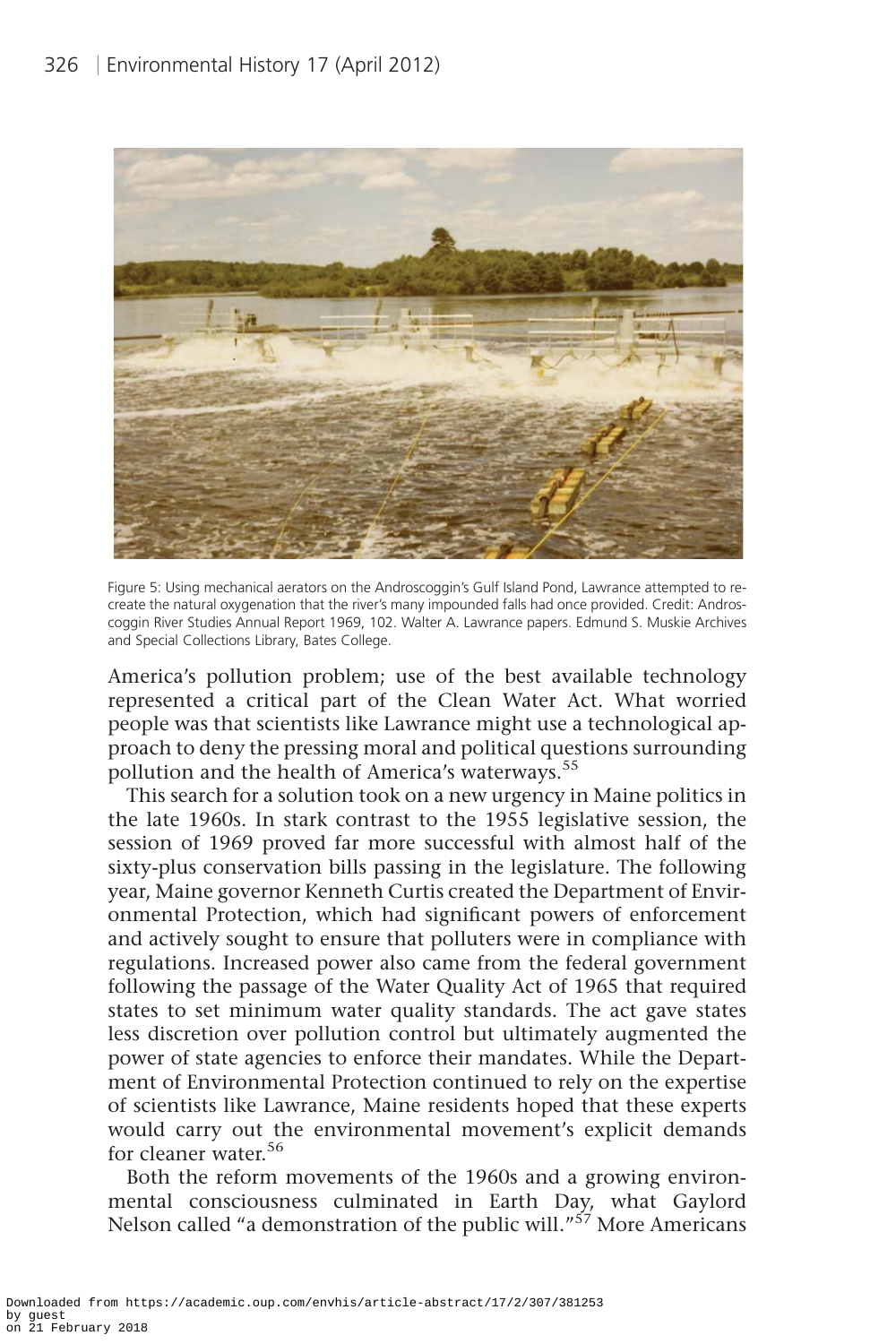participated in the 1970 event than any of the civil rights and antiwar marches of the 1960s, but in many ways its roots could be traced back to a single scientist. In 1962 Rachel Carson had published Silent Spring and showed millions of people the grave consequences of widespread DDT applications, a chemical whose original purpose had been to improve quality of life through increased farm yields. Carson not only articulated a growing concern over the costs of pollution, but she also galvanized skepticism toward certain types of scientific research and the inadvertent consequences of technological fixes such as Lawrance's nitrate program. Describing America's pollution crisis in dire terms, Carson wrote, "For the first time in the history of the world, every human being is now subjected to contact with dangerous chemicals, from the moment of conception until death."<sup>58</sup> Carson's fears came to life for Maine residents when they discovered that the Oxford Paper Company had been dumping mercury into the Androscoggin. Lawrance, barraged by the public, now found himself answering questions about mercury levels in Lake Auburn, the source of the twin cities' water but unconnected to the Androscoggin.<sup>59</sup>

Harmful chemicals in the environment not only changed how residents perceived pollution; these toxic substances changed how people understood science. In the first half of the twentieth century, the public revered chemistry as a science with unlimited potential to improve the world. However, the negative consequences of pesticides and chemicals revealed a scientific/technological elite that had lost sight of its initial goal to improve the environment. From 1940 to 1970, the production of chemicals increased sixfold in the United States, and many of these chemicals were initially accepted because of the scientific uncertainty about their true impact on the environment. At the same time that scientific uncertainty allowed harmful chemicals into the environment, scientists like Lawrance sometimes used a double standard, arguing against the public's demands for cleaner water by noting that the scientific uncertainty of many pollution control methods prevented their widespread use. Judging by the magnitude of the backlash that Carson received from many chemists and "apostles of technology," her critique represented a threat to the authority of those scientists who refused to publicly recognize the limits of scientific expertise.<sup>60</sup>

On the eve of the 1972 Federal Clean Water Act, the Androscoggin appeared to reach its ecological and political breaking point. Lawrance found that "the public and local press were very critical," and to make matters worse, a chemical spill at the Oxford mill in Rumford, Maine, killed twenty thousand fish. Passage of the 1972 Clean Water Act showed that the federal government would not tolerate such egregious pollution in the Androscoggin. Edmund Muskie, who had sponsored the original bill and had grown up along the Androscoggin in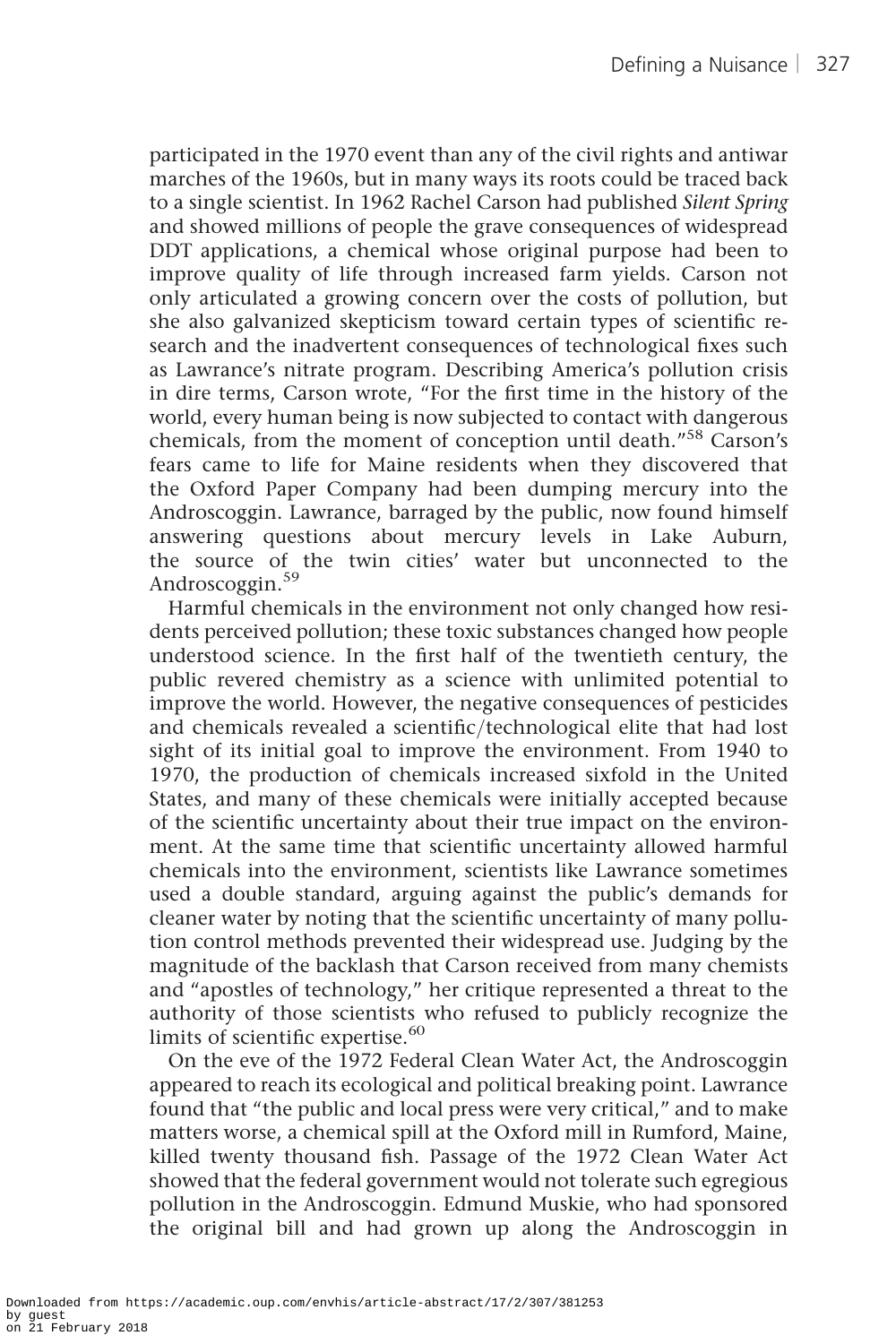Rumford, considered pollution to be a life-or-death issue. His argument that pollution thrived under "half-hearted attempts to control it" fit the Androscoggin.<sup>61</sup> Throughout his tenure Lawrance never stopped looking for ways to eliminate nuisance conditions in the



Figure 6: The passage of the 1972 Clean Water Act did not immediately stop pollution from the pulp and paper industry. Credit: Charles Steinhacker, Brown Paper Company, Showing outfall into the Androscoggin River, 1973. National Archives and Records Administration.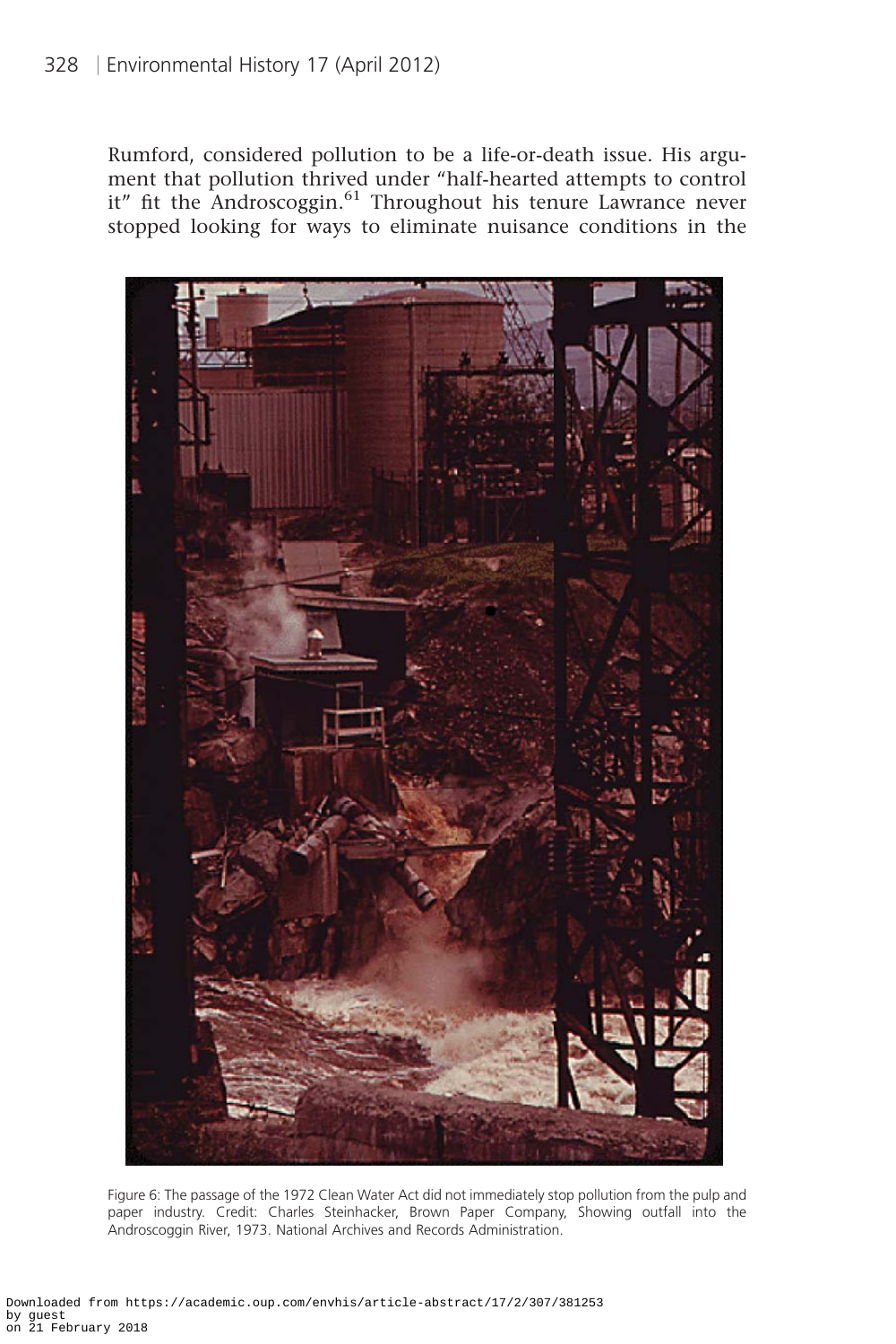Androscoggin, but except for a few hot days in the summer, Lawrance did nothing to reduce the pollution going into the river; instead he tried to control the river's response to that pollution load.

As the public debate continued, Lawrance reflected on the success of his efforts to decrease the Androscoggin's offensive odors. He wrote, "Public interest in the environment is evidenced by the space devoted to the subject in the local and national press. Due to the almost complete absence of objectionable odor in the Lewiston-Auburn area, the major topics are Solid Waste Disposal and the building of a domestic waste treatment system." Yet few residents agreed with his assessment. In a November 1971 letter to the Lewiston Daily Sun, a local duck hunter wrote, "If Mr. Lawrance feels the river is improving and the smell only sporadic it must be because he is living at least five miles from the river and checking it from an airplane." As early as 1951, residents disagreed with Lawrance's characterizations of low odor levels; one local citizen sarcastically wrote, "It may be that I haven't advanced, culturally, to the point where I can ignore my nose and smell only what is rationalized for me by helpful others."<sup>62</sup> When he dumped nitrates into the river, Lawrance revealed his own misunderstanding of the changing scientific attitudes of the public by ignoring the long-term ecological health of the river, and he only compounded residents' frustration by arguing that odors they considered offensive no longer existed.

## Conclusion

Following the passage of the Clean Water Act in 1972, water quality initially improved rapidly on the Androscoggin. Treatment plants such as the Lewiston-Auburn sewage plant and the Androscoggin Mill's secondary treatment plant in Jay drastically reduced the amount of organic waste entering the river, and in 1975 Lawrance recorded the lowest pollution load on record.<sup>63</sup> By 1977 most sections of the river consistently had oxygen levels above 5 ppm, high enough to support fish life. Until his retirement at the age of eighty-three in 1978, Lawrance continued to manage the aerators on Gulf Island Pond, but he could take little credit for the swift changes brought about by political activism and the tens of millions of dollars provided by local, state, and federal coffers for waste treatment. The Androscoggin's revival shows how Lawrance failed to recognize that pollution in the river was more than a technical scientific problem; it was an economic, political, and moral issue. Yet even citizens' "emotional claims" did not exclude science as they pointed to the low dissolved oxygen levels, questioned the potential impact of dumping tons of fertilizer into the river, and denied Lawrance's claims of an odorless river.

As Lawrance worked to assuage river residents' concerns, he also used his position to undermine their opinions as unscientific.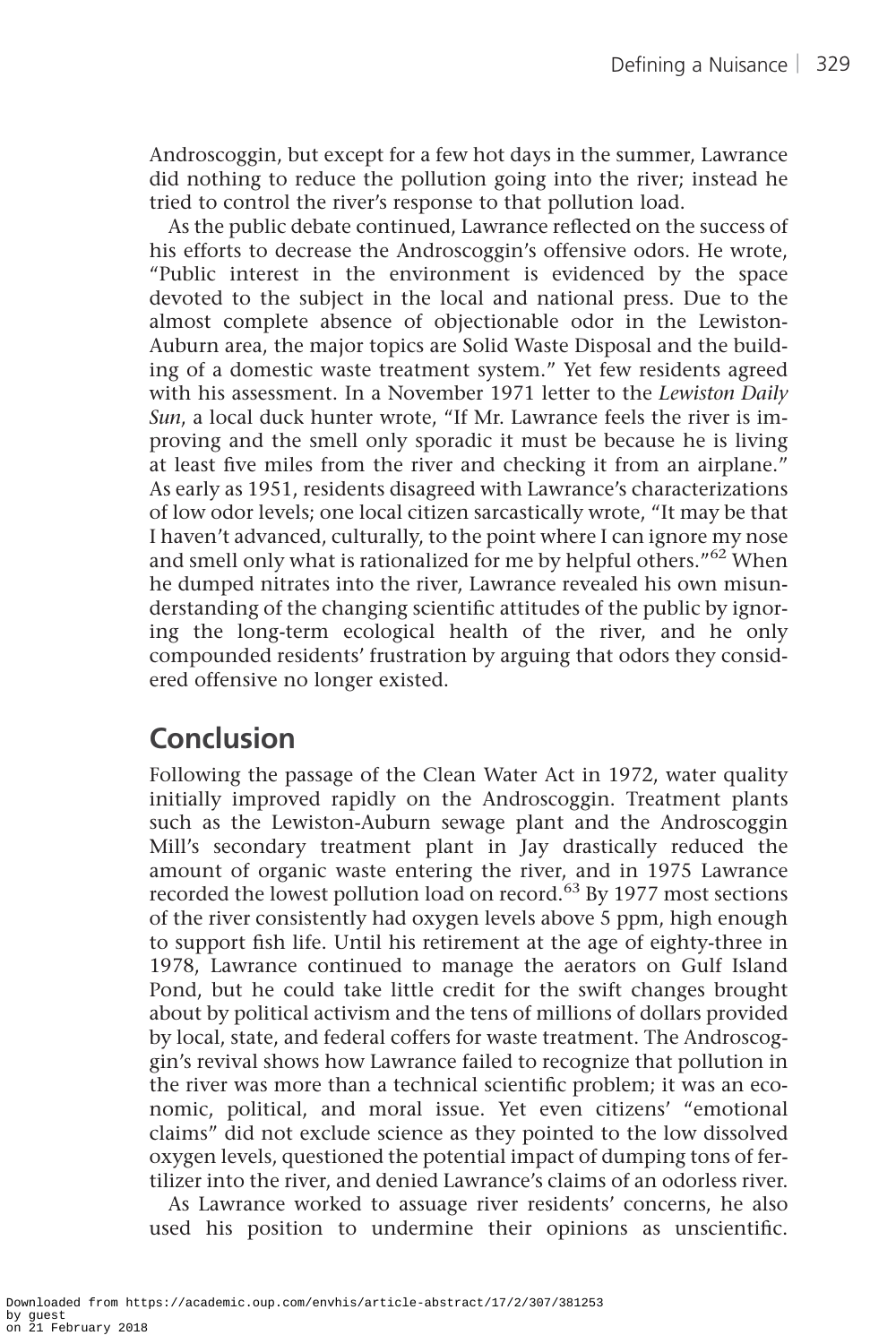Scientific expertise adds an authoritative element to the debate over the environment even though scientists often disagree as to what constitutes scientific facts.<sup>64</sup> Without a clear path to navigate, Lawrance exercised his expertise as a chemist to manage pollution in the shifting currents of postwar politics. He used his scientific expertise in the same way that engineers, according to Linda Nash, use objective facts. Yet as Nash concludes, "taken to the extreme, the effort to eliminate all traces of subjective involvement leads, logically, to the rejection of all phenomenological data as potentially suspect."<sup>65</sup>

Lawrance initially framed the problem of pollution in the Androscoggin River as one that went beyond seemingly objective knowledge and the boundaries of chemistry. For example, he was unwilling to discount his sense of smell as a subjective response. By attempting to turn subjective odors into objective information, Lawrance hoped to provide a measure of progress against pollution that all stakeholders along the Androscoggin could accept, and by supporting his decisions with numbers, rather than qualitative data, Lawrance could give the appearance of impartiality.<sup>66</sup> Yet what was malodorous to one person was acceptable to another. Even in his own house, there were divergent reactions to the river odor: Lawrance said he was immune to the strong odors of 1941 while his wife was "nauseated at times and unable to eat." Like smell, pollution itself shifts and changes over time and space. It is both a human creation and the result of an ever-changing physical world. As a result, Lawrance never found the objective measure to achieve what everyone would accept as a clean and healthy Androscoggin.<sup>67</sup>

While Lawrance blurred the lines of science and emotion through his odor observations, he never embraced the discipline of ecology. The fourteen different locations at which Lawrance and his lab workers sampled for dissolved oxygen and oxygen-consuming bacteria levels, along with pH, turbidity, gas, floating sludge, and foam, suggests that Lawrance understood the complexity of the Androscoggin. His narrow focus on chemistry and odor emerged when he refused to acknowledge the uncertain significance of those variables. Whereas ecology placed value on a healthy ecosystem, Lawrance only cared about the relationship between dissolved oxygen levels and foul odor.

The scale of the Androscoggin's pollution problem meant that thousands of Maine residents could not ignore the failure of Lawrance's approach to managing the river. As residents' environmental consciousness grew, so did their definitions of nuisance, which Lawrance recognized but refused to publicly affirm. His denial of residents' requests for pure water was consistent with the conservation movement's emphasis on the efficient use of resources, but residents never forgot that Lawrance had been appointed to abate a specific nuisance.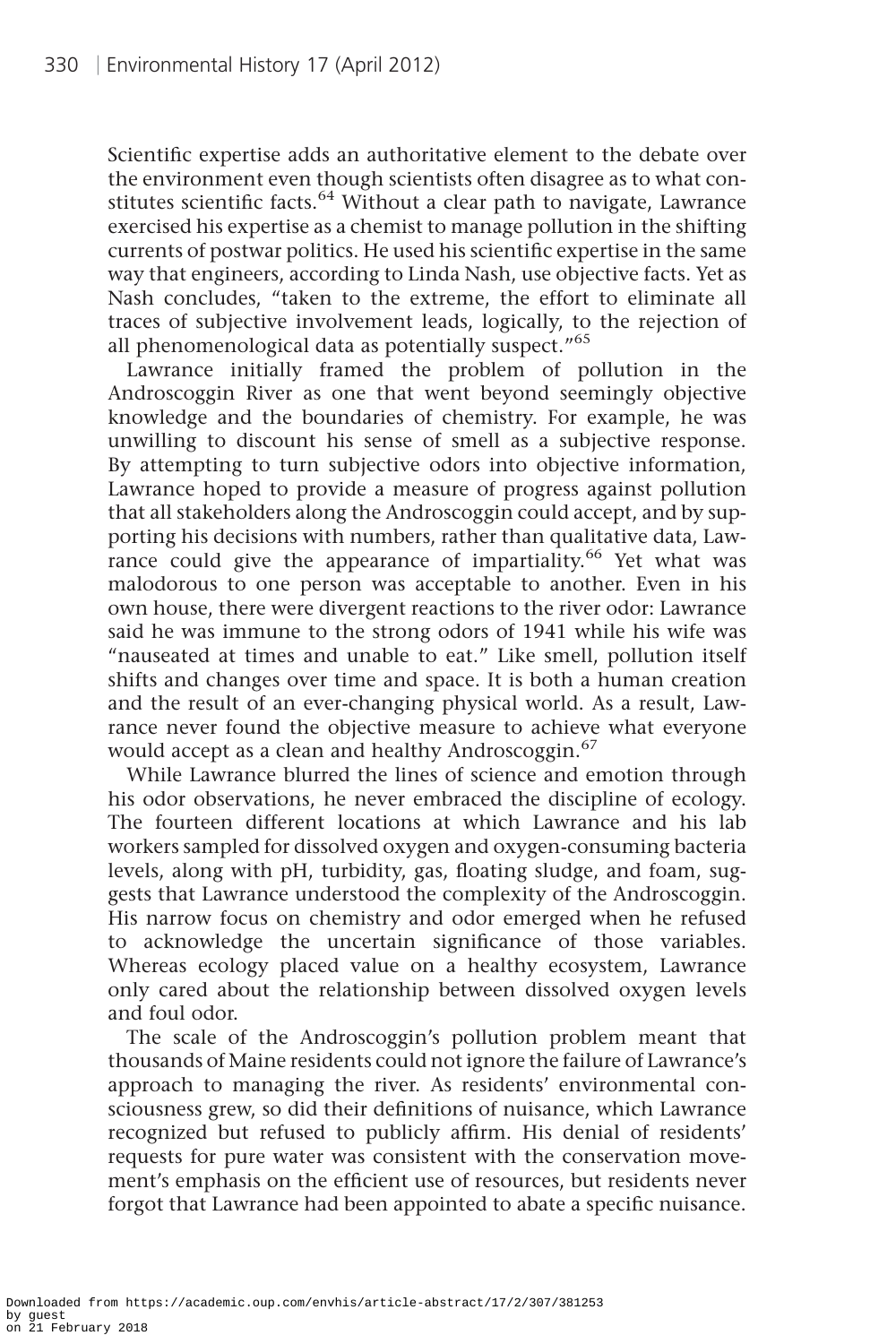In an era prior to concerted national environmental regulation, Lawrance had to create his own path to address the odiferous Androscoggin River. The result was a trans-science that melded his background in chemistry with his own sense of smell. Although Lawrance was appointed to control a specific nuisance, the era in which he worked, from the 1940s to the 1970s, was rapidly changing as people began to embrace ecology and environmental activism. Thus for many residents, dumping nitrate into the river, in defiance of their ecological principles, was itself a nuisance. Ironically, taking the ecological health of the river more seriously could have allowed Lawrance to better reduce odor levels as public sensitivity toward those odors only increased. Lawrance was not alone in turning a blind eye toward ecology. Indeed, even the title of rivermaster reveals how he was expected to master the Androscoggin rather than consider humans and industry as a connected part of the river.

Even after Lawrance's tenure, as more ecologists worked on the river, the problem of pollution persisted, and to this day aerators pump oxygen into the impounded Gulf Island Pond, suggesting that not even ecology can restore the river on its own. Likewise ecologists find themselves entering the same murky area that Lawrance attempted to navigate, of competing demands and of questions that cannot be answered by science alone.<sup>68</sup> This study shows how different fields of scientific thought, combining and colliding with each other, were influenced as much by the river itself, with its impounded ponds and potent odors, as by any scientific, legal, or political community.

**Wallace Scot McFarlane** teaches fiction writing at Kings Valley Charter School and is a former Urban Education Scholar at Codman Academy Charter School.

## **Notes**

Matthew Klingle was a patient guide and friend throughout the life of this project. Thank you to William Taylor, Sarah McMahon, and John Lichter for their early comments, and to Nancy Langston and the two anonymous reviewers for helping me find the right context. Elaine Ardia at the Edmund S. Muskie Archives at Bates College showed me how to navigate the Lawrance papers. Financial assistance from Bowdoin College in the form of a Nyhus Travel Grant, a Sherman David Spector Fellowship, and a Rusack Coastal Studies Fellowship supported this research.

- 1 Androscoggin Pollution, Box 85: Proof of Facts, Papers of the Attorney General [hereafter, AG Proof], Maine State Archives [hereafter, MSA], 8.
- 2 Elmer Cambell, Investigation of the Pollution of the Androscoggin River and Remedial Measures (Augusta: Sanitary Water Board, 1942), 11.
- 3 Janice Todd, "'The Big Stink' Becomes a Problem of the Past," Bates Student, December 12, 1951.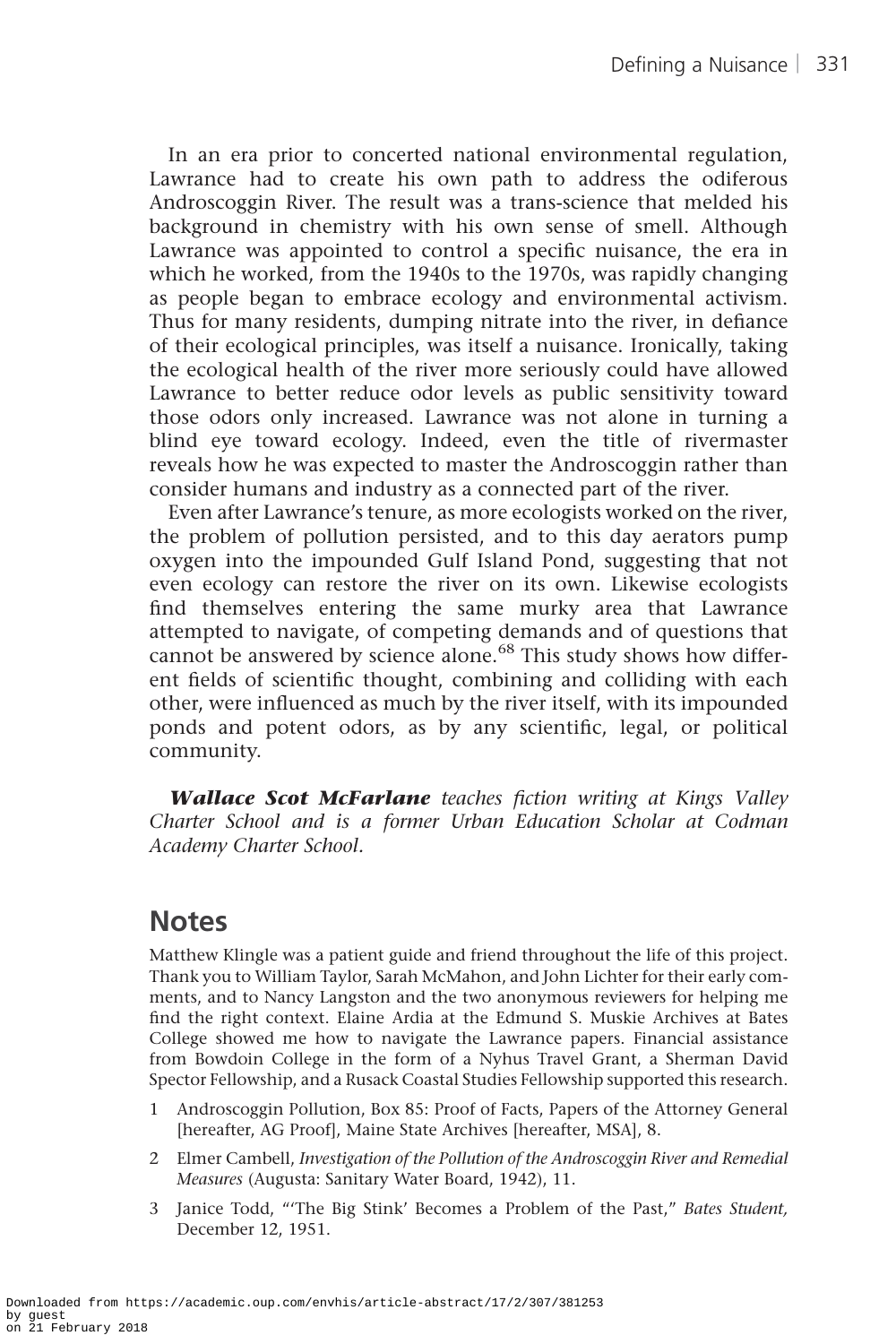- 4 Terence Kehoe, Cleaning up the Great Lakes: From Cooperation to Confrontation (DeKalb: Northern Illinois University Press, 1997), 7.
- 5 As historian Martin Melosi writes, "In such a broad context, public and private nuisance law had the capacity to abate specific sources of pollution instead of demanding a regulatory approach." Martin Melosi, Effluent America: Cities Industry, Energy, and the Environment (Pittsburgh: University of Pittsburgh Press, 2001), 107, 61.
- 6 Karl Boyd Brooks, The Origins of American Environmental Law, 1945 –1970 (Lawrence: University Press of Kansas), 57; see Robert Gottlieb, Forcing the Spring: The Transformation of the American Environmental Movement (Washington, DC: Island Press, 1993; Richard Judd and Christopher Beach, Natural States: The Environmental Imagination in Maine, Oregon, and the Nation (Washington, DC: Resources for the Future, 2003).
- 7 Ted Steinberg, Nature Incorporated: Industrialization and the Waters of New England. (New York: Cambridge University Press, 1991), 224.
- 8 Walter A. Lawrance, Androscoggin River Pulp and Paper Industry and Pollution Abatement 1942–1977(Lewiston: Final Report of the Androscoggin River Technical Committee, 1978), 2–3; University of Maine, Maine Census Data: Population Totals (Fogler Digital Library), [http:](http://www.library.umaine.edu/census/default.htm)//[www.library.umaine.edu](http://www.library.umaine.edu/census/default.htm)/census/default. [htm](http://www.library.umaine.edu/census/default.htm); Richard Judd, Edwin Churchill, and Joel Eastman, eds., Maine: The Pine Tree State from Prehistory to the Present (Orono: University of Maine Press, 1995), 462; Mark Paul Richard, Loyal But French: The Negotiation of Identity by French-Canadian Descendants in the United States (East Lansing: Michigan State University Press, 2008); see David Stradling, Smokestacks and Progressives: Environmentalists, Engineers and Air Quality in America, 1881–1951 (Baltimore: Johns Hopkins University Press, 1999).
- 9 Joel Tarr, The Search for the Ultimate Sink: Urban Pollution in Historical Perspective (Akron: University of Akron Press, 1996), 125, 165; Melosi, Effluent America, 234.
- 10 John T. Cumbler, Reasonable Use: The People, the Environment, and the State, New England 1790–1930 (New York: Oxford University Press, 2001), 54; 55; Judd, Churchill, and Eastman, The Pine Tree State, 427; Lawrance, Androscoggin River, 5; John Lichter et al., "The Ecological Collapse and Partial Recovery of a Freshwater Tidal Ecosystem," Northeastern Naturalist 13 (2006): 161; Lawrance, Androscoggin River, 9.
- 11 Judd and Beach, Natural States, 23; Peter Doudoroff and Charles Warren, Dissolved Oxygen Requirements of Fishes (Oregon State University Agricultural Experiment Station, Special Report no. 141, 1965), 152; Committee of Maine Paper Companies, Survey and Report of River and Stream Conditions in the State of Maine 1930 (Augusta: Maine State Department of Health, March 9, 1931), 12–13.
- 12 Lawrance, Androscoggin River, 10; Androscoggin Pollution, AG Proof, MSA, 8.
- 13 Judd and Beach, Natural States, 30.
- 14 Cambell, Investigation, 11, 3, 4; Christopher Sellers, "Factory as Environment: Industrial Hygiene, Professional Collaboration and the Modern Sciences of Pollution," Environmental History Review 18 (Spring 1994): 55–83; Cambell, Investigation, 14.
- 15 Lawrance, Androscoggin River, 11; Richard Judd, "The Coming of the Clean Waters Acts in Maine, 1941–1961," Environmental History Review 14 (Autumn 1990): 55.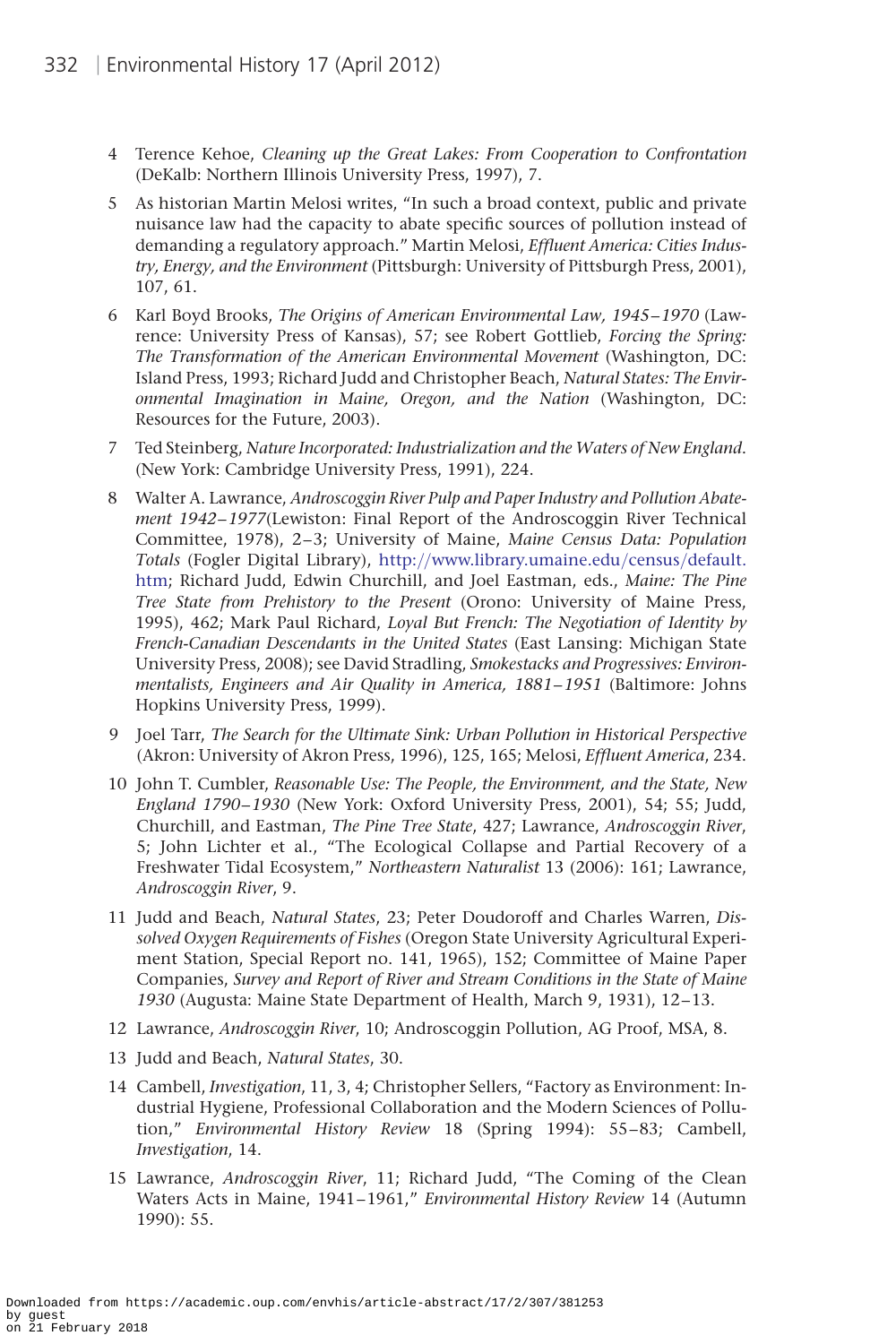- 16 Tarr, The Ultimate Sink, 374.
- 17 Bates College. Guide to Walter A. Lawrance papers (Muskie Archives), [http:](http://abacus.bates.edu/muskie-archives/EADFindingAids/MC099.html)//[abacus.bates.edu](http://abacus.bates.edu/muskie-archives/EADFindingAids/MC099.html)/muskie-archives/EADFindingAids/MC099.html; Androscoggin River, Box 1:Androscoggin River Study [hereafter, ARS] 1946, Walter Lawrance Papers, Edmund S. Muskie Archives [hereafter, WLP], Final Page.
- 18 Lawrance, Androscoggin River, 12; Androscoggin River, Box 1: ARS 1947, WLP, 7, 10.
- 19 Connie Y. Chiang, "The Nose Knows: The Sense of Smell in American History," Journal of American History 95 (September 2008): 405–17; Joy Parr, "Smells Like?: Sources of Uncertainty in the History of the Great Lakes Environment," Environmental History 11 (April 2006): 290; Connie Y. Chiang, "Monterey-by-the-Smell: Odors and Social Conflict on the California Coastline," Pacific Historical Review 73 (May 2004): 183–214. See Mark Smith, "Still Coming to 'Our' Senses: An Introduction," Journal of American History 95 (September 2008): 378–80.
- 20 Androscoggin River, Box 1: ARS 1943, WLP, 7; Androscoggin River, Box 1: ARS 1947, WLP, 7.
- 21 Tarr, The Ultimate Sink, 376; Melosi, Effluent America, 118.
- 22 J. A. Pollard, Polluted Paradise: The Story of the Maine Rape (Lewiston: Twin City Printing, 1973), 224.
- 23 Lewiston Evening Journal, August 13, 1947.
- 24 Peter Reich, "Dr. Lawrance Heads Water Pollution Group," Bates Student, October 11, 1961.
- 25 Judd and Beach, Natural States, 27.
- 26 Kehoe, Cleaning Up, 163. Martin Melosi, The Sanitary City: Urban Infrastructure in America from Colonial Times to the Present (Baltimore: John Hopkins University Press, 2000), 294.
- 27 Lewiston Evening Journal, December 11, 1953; for a study of a manager using science to ignore politics, see Stephen Bocking, Nature's Experts: Science, Politics, and the Environment (New Brunswick: Rutgers University Press, 2004), 9.
- 28 Edward E. Chase, Notes on the Androscoggin (unpublished manuscript, Maine Historical Society, 1953), 84; Lewiston Daily Sun, October 18, 1946.
- 29 Walter A. Lawrance, "The Addition of Sodium Nitrate to the Androscoggin River," Sewage and Industrial Wastes 22 (June 1950): 820–31; Lawrance, Androscoggin River, 18, 17.
- 30 Almon L. Fales, "Treatment of Industrial Wastes from Paper Mills and Tannery on the Neponset River," Industrial and Engineering Chemistry 21 (March 1929): 216–21.
- 31 Lewiston Evening Journal, July 23, 1952; Judd and Beach, Natural States, 37; Lewiston Daily Sun, June 3, 1953; Melosi, Sanitary City, 292.
- 32 Lewiston Daily Sun, June 3, 1953.
- 33 Steinberg, Nature Incorporated, 224.
- 34 Dörte Koster, John Lichter, Peter Lea, and Andrea Nurse, "Historical Eutrophication in a River-Estuary Complex in Mid-Coast Maine," Ecological Applications 17 (2007): 767; Lawrance, "The Addition of Sodium Nitrate," 831.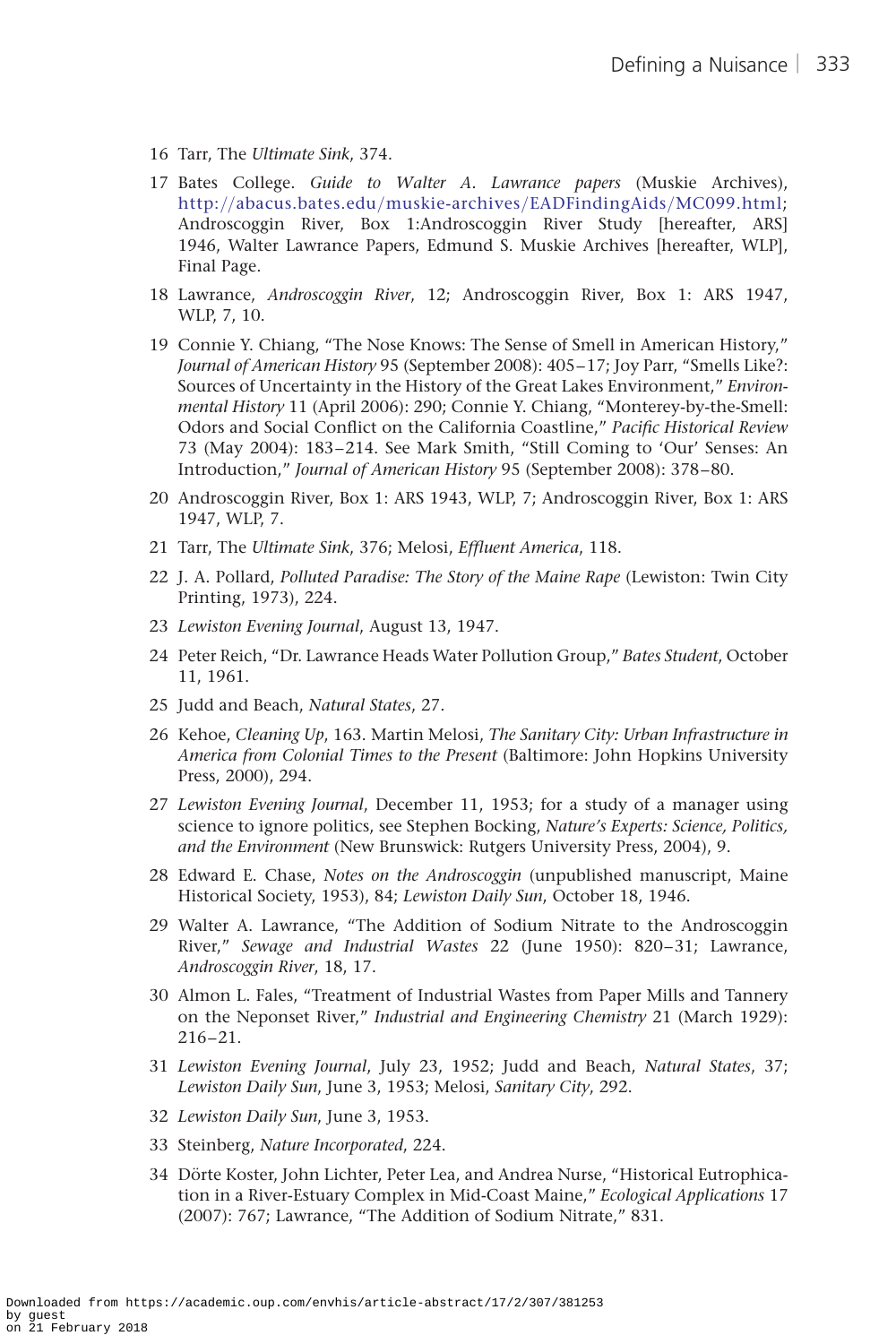- 35 Androscoggin River, Box 3: ARS 1957, WLP, 5; Androscoggin River, Box 1:ARS 1952, WLP, 1; Androscoggin River, Box 3: ARS 1957, WLP, 29.
- 36 Lewiston Daily Sun, November 13, 1954.
- 37 Lewiston Daily Sun, September 27, 1962.
- 38 Lewiston Daily Sun, April 15, 1955.
- 39 Judd and Beach, Natural States, 39.
- 40 Lewiston Daily Sun, January 31, 1956; Lewiston Daily Sun, February 14, 1955.
- 41 Judd, "The Coming," 60.
- 42 Judd, Churchill, and Eastman, The Pine Tree State, 535.
- 43 Kehoe, Cleaning Up, 47.
- 44 Lewiston Evening Journal, April 15, 1957.
- 45 Joseph A. Conforti, Imagining New England: Explorations of Regional Identity from the Pilgrims to the Mid-Twentieth Century (Chapel Hill: University of North Carolina, 2001), 265–66; Judd and Beach, Natural States, 35.
- 46 Lawrance, Androscoggin River, 25.
- 47 Lewiston Daily Sun, February 14, 1955.
- 48 Lewiston Evening Journal, January 31, 1963.
- 49 Richard Anderson and Harry Everhart, "Concentrations of DDT in Landlocked Salmon (Salmo salar) at Sebago Lake, Maine," Transactions of the American Fisheries Society 95 (1966): 160–64; Britton Wellman, "Vantage Point- Richard Anderson," Maine Ahead, February 2011, [http:](http://www.maineahead.com/vantage-point-richard-anderson/)//[www.maineahead.com](http://www.maineahead.com/vantage-point-richard-anderson/)/ [vantage-point-richard-anderson](http://www.maineahead.com/vantage-point-richard-anderson/)/; Bocking, Nature's Experts, 56.
- 50 Adam Rome, "Give Earth a Chance: The Environmental Movement and the Sixties," Journal of American History 90 (September 2003): 526; Androscoggin River, Box 6: ARS 1971, WLP, Part IV, 6.
- 51 Portland Evening Express, September 25, 1962; Daily Kennebec Journal, June 7, 1961.
- 52 Androscoggin River, Box 5: ARS 1967, WLP, 30; Androscoggin River, Box 5: ARS 1969, WLP, 101.
- 53 Lewiston Evening Journal, July 12, 1971.
- 54 Newsweek, January 26, 1970, 36.
- 55 Robert Adler, Jessica Landman, and Diane Cameron, The Clean Water Act 20 Years Later (Washington, DC: Island Press, 1993), 9; Richard Andrews, Managing the Environment, Managing Ourselves: A History of American Environmental Policy (New Haven: Yale University Press, 1999), 202.
- 56 Judd and Beach, Natural States, 56; Gottlieb, Forcing the Spring, 113; Kehoe, Cleaning Up, 11; Andrews, Managing the Environment, 206.
- 57 Adam Rome, "The Genius of Earth Day," Environmental History 15 (June 2010): 194–205.
- 58 Rachel Carson, Silent Spring (Boston: Houghton Mifflin, 1962), 24.
- 59 Androscoggin River, Box 5: ARS 1970, WLP, part IV, 6.